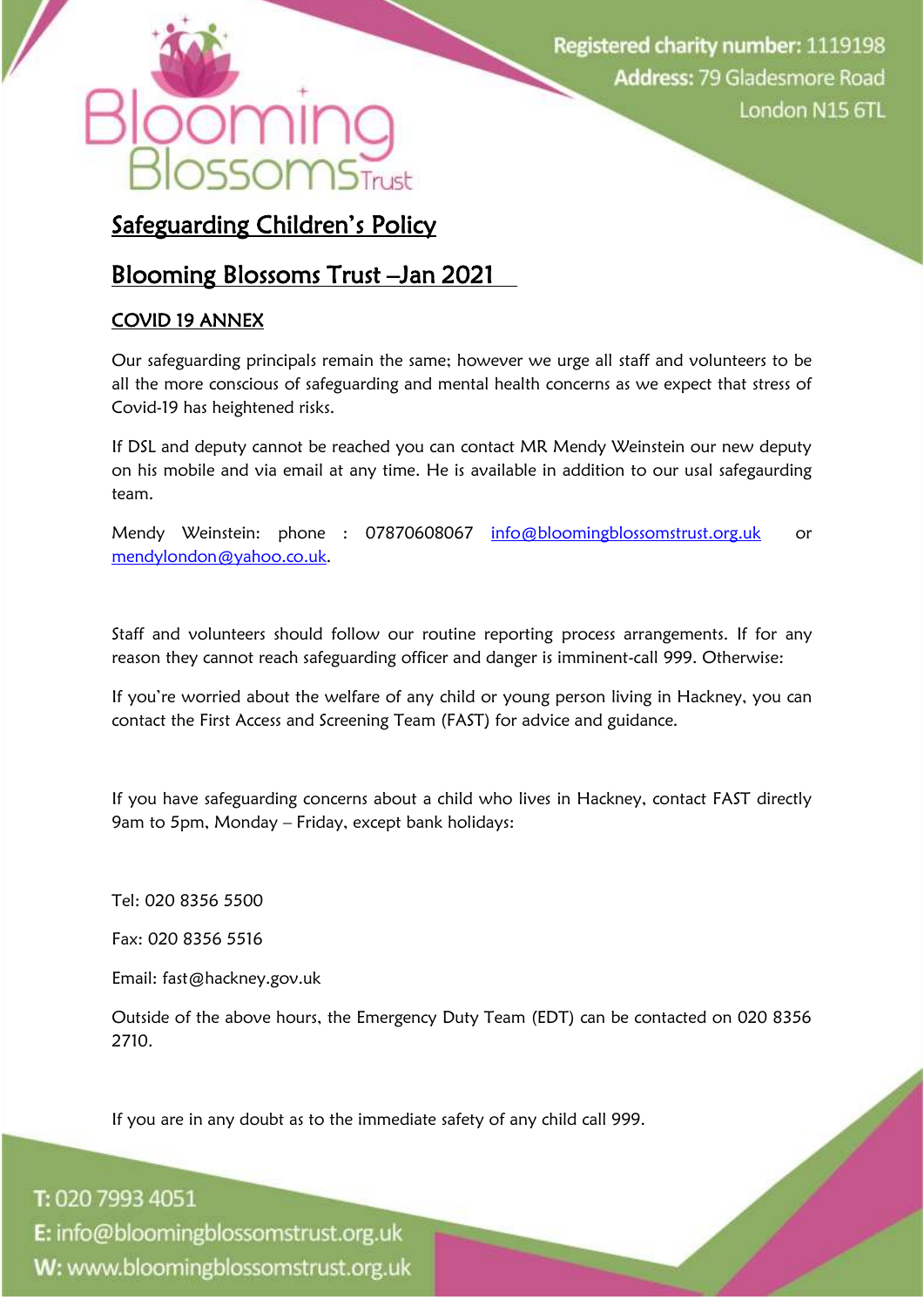#### Referrals

If you're making a referral in a professional capacity, FAST will make contact with you once a decision has been made on the referral and inform you of any allocation for assessment.

Where applicable the allocated social work unit will follow up with you during and at the conclusion of any statutory assessment of need and risk.

Except in cases where it is felt a child may be at immediate risk of harm, parents or carers should be notified that a referral to CYPS has been made.

This policy applies to all staff, including senior managers and the Board of Trustees, paid staff, volunteers, sessional workers, students or anyone working for Blooming Blossoms Trust.

For the purposes of this policy children are under the age of 14, young people are 14-17 years old and vulnerable adults are 18-25 years old).

Pls see attachment for updated COVID-19 safeguarding regulations

#### The Purpose of the Policy is:

- To protect children and young people who receive Blooming Blossoms Trust's services;
- To provide staff and volunteers with the overarching principles that guide our approach to Safeguarding children and Child Protection:

Blooming Blossoms Trust believe that a child or young person should never experience abuse of any kind. We have a responsibility to promote the welfare of all children and to keep them safe. We are committed to practise in a way that protects them.

#### Legal Framework:

The policy has been drawn up on the basis of law and guidance that seeks to protect children, namely:

- Children's Act 1989
- United Convention of the Rights of the Child 1991
- Data Protection Act 1998
- Human Acts Right 1998
- Sexual Offences Acts 1993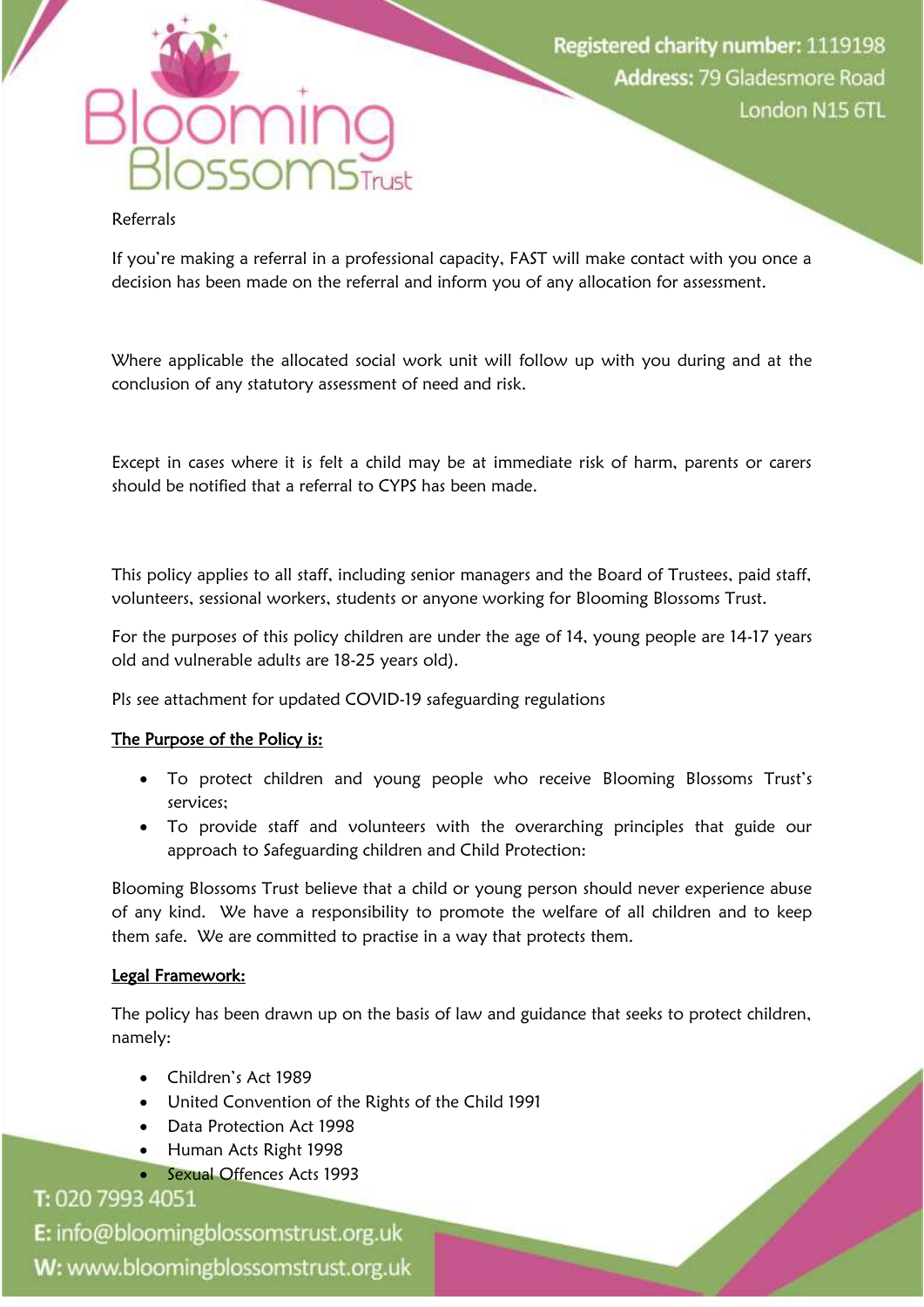- Children Act 2004
- Safeguarding Vulnerable Groups 2006
- Children and Families Acts 2014
- Working Together to Safeguard Children
- Hackney Child Safeguarding Framework
- Safer Recruitment Chscb Minimum Standard
- Special Education Needs Code of Practice
- Information Sharing: Advice for practitioners providing Safeguarding Services to children, young people, parents, carers; HM Government 2015

#### We recognise that:

- The Welfare of the child is paramount
- All Children regardless of age, disability, racial heritage, gender, religious belief, sexual orientation, or identity have a right to equal protection from all types of harm or abuse.
- Some children are additionally vulnerable because of the impact of previous experiences, their level of dependency, communication needs, or other issues.
- Working in partnership with children, young people, their parents/carers and other agencies is essential in promoting young people's welfare.

We will seek to keep children and young people safe by:

Listening to them and respecting them,

- Appointing a Designated Safeguarding Officer for children and young people, a deputy and lead board member for safeguarding,
- Adopting child protection and safeguarding practices through procedures and a code of conduct for staff and volunteers,
- Developing and implementing an e-safety policy and related procedures,
- Provide effective management for staff and volunteers through supervision, support, training and quality assurance measures,
- Recruiting staff and volunteers safely, ensuring all necessary checks are made,
- Recording and storing information professionally and securely,
- Using our safeguarding procedure to share concerns and relevant information with agencies who need to know and involving children, young people, parents/carers and families appropriately,
- Using our procedures to manage any allegations against staff and volunteers appropriately,
- Creating and maintain an anti-bullying environment and ensuring that we have a policy and procedure to effectively deal with any bullying that does arise,
	- Ensuring that we have effective complaints and whistleblowing measures in place

T: 020 7993 4051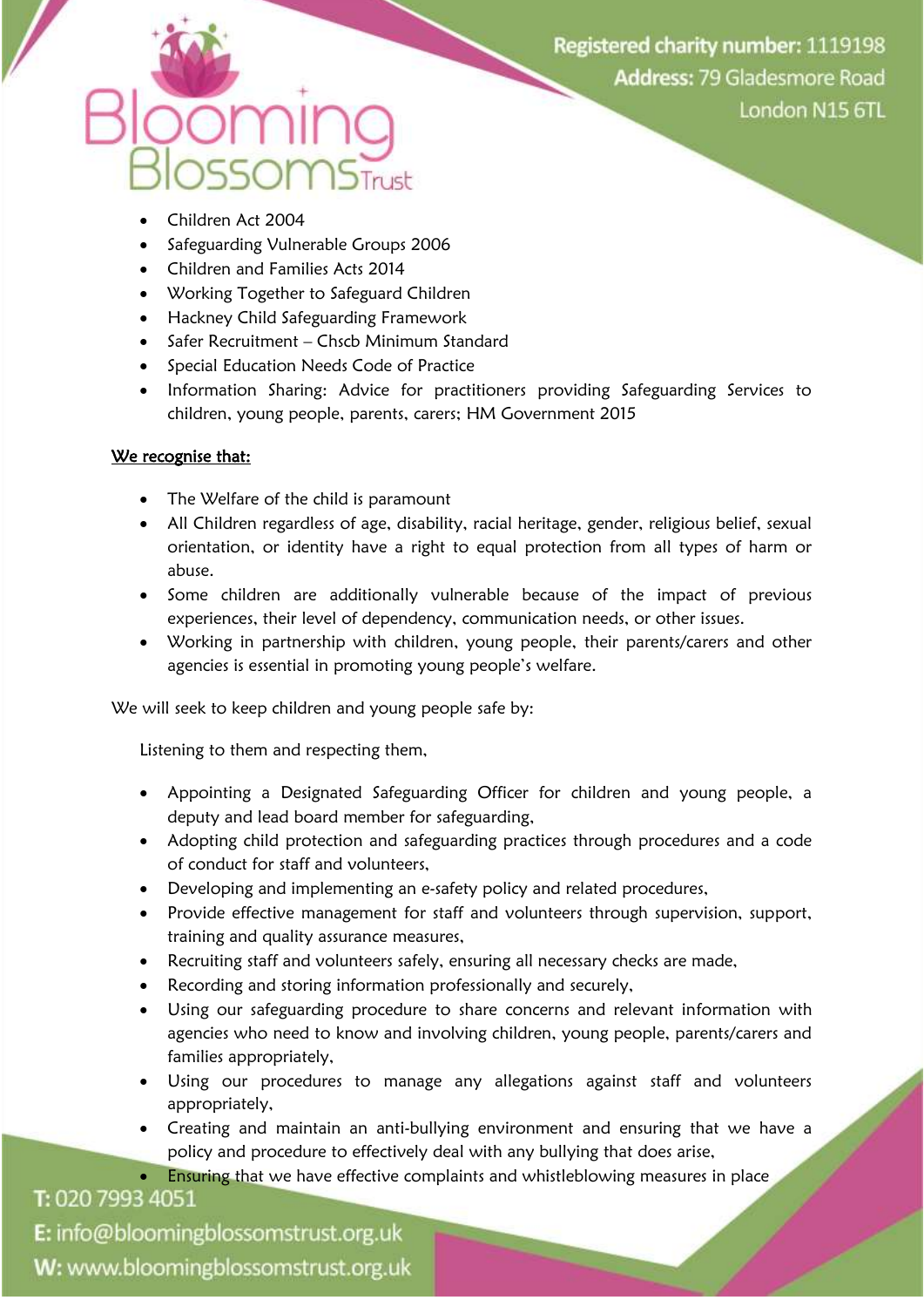- Ensuring that we provide a safe environment for our children, young people, staff and volunteers, by applying health and safety measures in accordance with law and regulatory guidance.
- Our Managers and Safeguarding Leads will receive regular updates from the City of London and Hackney Safeguarding Board. They will refresh and update their safeguarding qualifications through regular training. Safeguarding will be a key issue for review and discussion at our regular Board of Trustee meetings.

## CHILD PROTECTION PROCEDURES

#### Table of Contents:

Shared Responsibility

- Recognition of Abuse
- Responding To Safeguarding Concerns
- Concerns about Staff/Volunteer Behaviour towards Children
- Record Keeping
- Safe Recruitment
- Confidentiality
- Important Contact Information
- Appendix 1 Code of Conduct for Adults Working with Children
- Appendix 2 Code of Conduct For Children
- Appendix  $3 -$  Anti-Bullying Policy

### 1.SHARED RESPONSIBILITY

- 1.1 Members of staff and volunteers at Young and Inspired have an important role to play in recognising difficulties and referring concerns about child protection. The child's interests must be put first.
- 1.2 Seeing children in their own homes puts staff in a position to notice signs of abuse, or to mention concerns which may lead to abuse.
- 1.3 This responsibility applies to any employee or volunteer working on behalf of Young and Inspired.

## 2. RECOGNITION OF ABUSE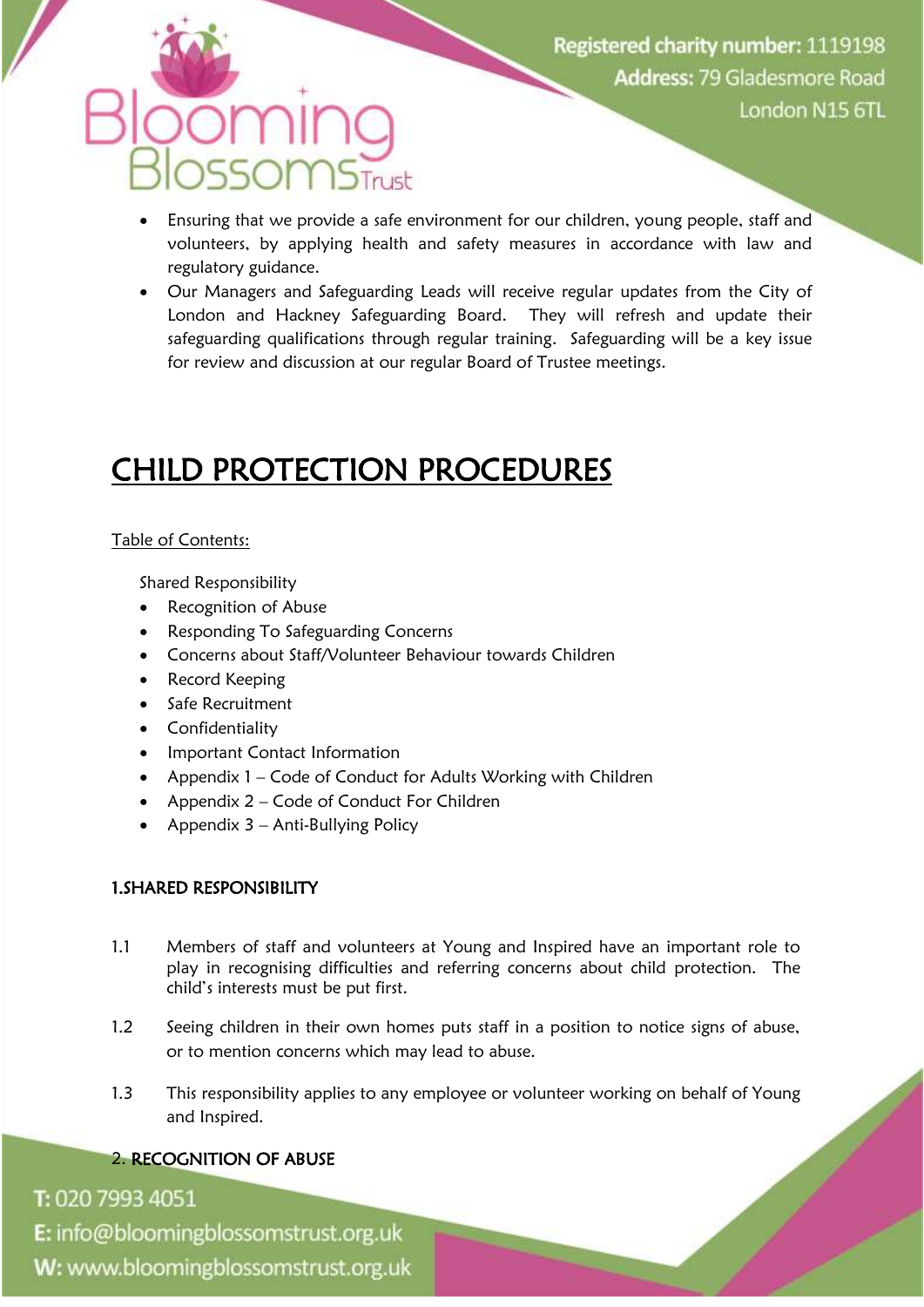HM Government: What to do if you're worried a child is being abused

- 2.1 Child abuse and neglect is a generic term covering all ill treatment of children, as well as cases where the standard of care does not adequately support a child's health or development.
- 2.2 It includes physical, emotional, sexual abuse or neglect, the infliction of harm or the failure to act to prevent harm.
- 2.3 It can occur in a family, institution or community setting. The perpetrator may or may not be known to the child.
- 2.4 Every child will react differently to abuse. The following signs may arouse concern. However, there could be normal reasons for any of them.

#### 2.5 Physical Abuse:

- 2.5.1 This may take many forms, i.e. hitting, shaking, throwing, poisoning, burning or scalding, drowning or suffocating a child.
- 2.1.2 It may also be caused when a parent or carer feigns the symptoms of, or deliberately causes, ill health to a child. This unusual and potentially dangerous form of abuse is now described as fabricated or induced illness in a child.

#### 2.6 Emotional Abuse:

Emotional abuse is the persistent emotional ill treatment of a child such as to cause severe and persistent effects on the child's emotional development. Some level of emotional abuse is involved in most types of ill treatment of children, though emotional abuse may occur alone and involve:

- 2.6.1 Conveying to a child that they are worthless or unloved, inadequate, or valued only insofar as they meet the needs of someone else.
- 2.6.2 Imposing developmentally inappropriate expectations.
- 2.6.3 Causing children to feel frightened or in danger, i.e. witnessing domestic violence.

#### 2.7 Sexual Abuse:

T: 020 7993 4051

Involves forcing or enticing a child or young person to take part in sexual activities, not necessarily involving a high level of violence, whether or not the child is aware of what is happening. The activities may involve physical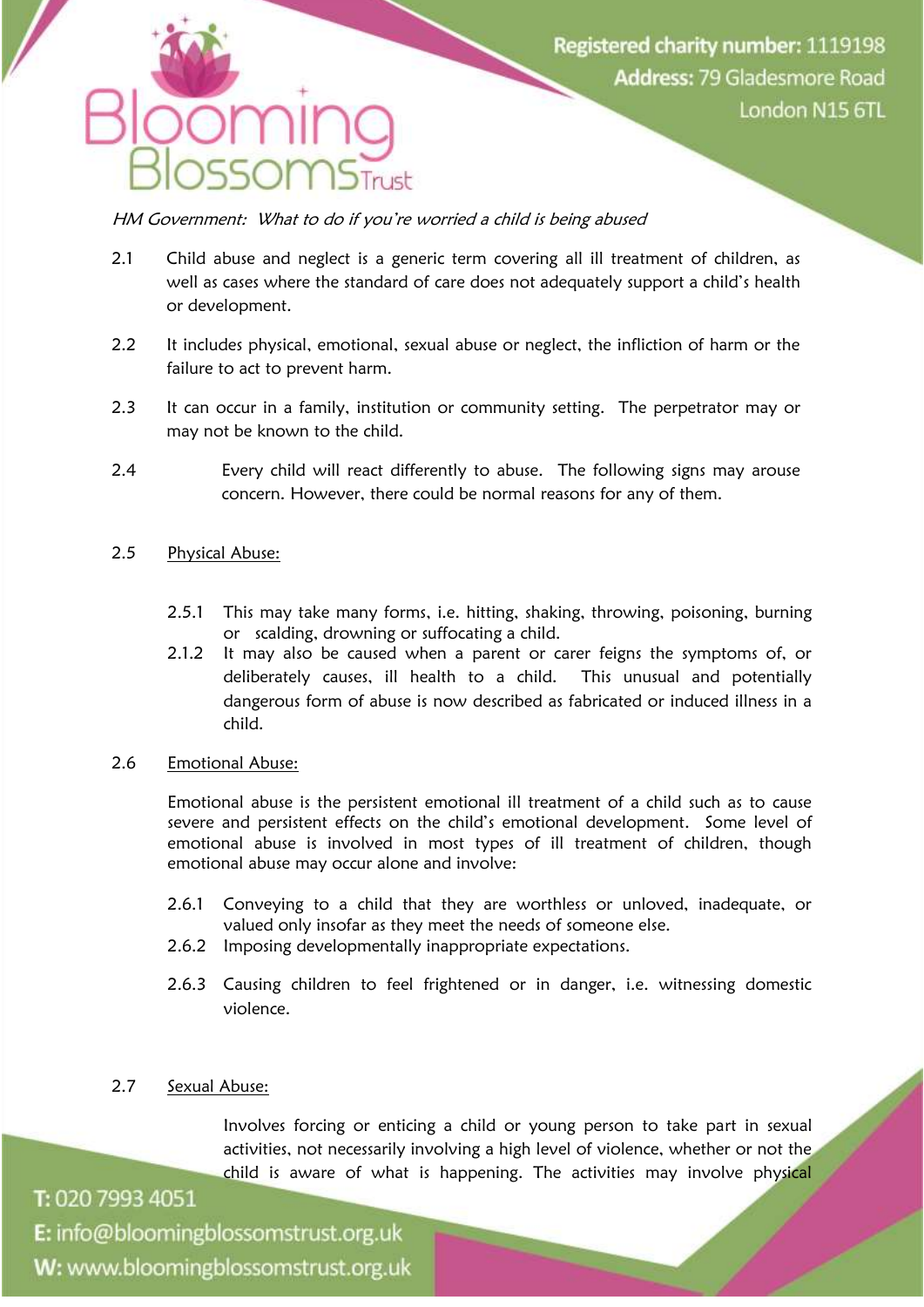contact, including assault by penetration (for example, rape or oral sex) or non-penetrative acts such as masturbation, kissing, rubbing and touching outside of clothing. They may also include non-contact activities, such as involving children in looking at, or in the production of, sexual images, watching sexual activities, encouraging children to behave in sexually inappropriate ways, or grooming a child in preparation for abuse (including via the internet). Sexual abuse is not solely perpetrated by adult males. Women can also commit acts of sexual abuse, as can other children.

#### 2.71 Sexually Harmful Behaviour

A significant proportion of sexual abuse is carried out by children and young people on their peers. Such abuse should always be taken as seriously as that perpetrated by an adult. The behaviour should not be dismissed as "normal". A referral to social services should always be made.

#### 2.72 Abuse of Trust

All members of staff and volunteers with Blooming Blossoms Trust have a relationship of trust with the children and young people who use our services. It is an abuse of that trust, and could be a criminal offence to engage in any sexual activity with a young person aged under 18, or a vulnerable young person under the age of 25, irrespective of the age of consent and even if the relationship is consensual.

#### 2.73 Organised Abuse

This is sexual abuse where there is more than a single abuser and the adults concerned appear to act in agreement to abuse children and/or where an adult uses an institutional framework or position of authority to recruit children for sexual abuse.

#### 2.74 Child Sexual Exploitation(CSE)

Sexual exploitation of children and young people under 18 involves exploitative situations, contexts and relationships where young people (or a third person or persons) receive 'something' (e.g. food, accommodation, drugs, alcohol, cigarettes, affection, gifts, money) as a result of them performing, and/or another or others performing on them, sexual activities. Child sexual exploitation can occur through the use of technology without the child's immediate recognition; for example being persuaded to post sexual images on the Internet/mobile phones without immediate payment or gain. In all cases, those exploiting the child/young person have power over them by virtue of their age, gender, intellect, physical strength and/or economic or other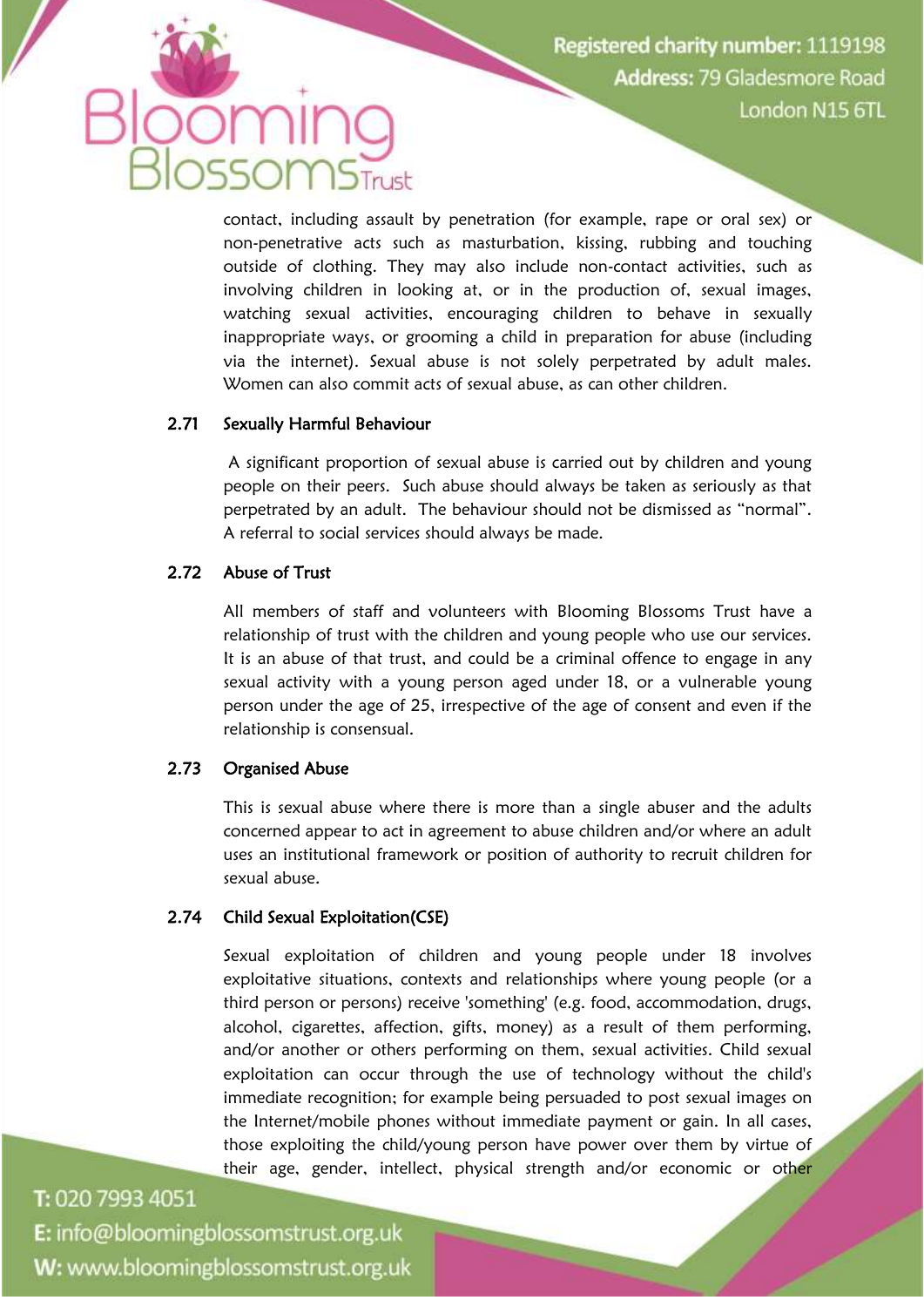resources. Violence, coercion and intimidation are common, involvement in exploitative relationships being characterised in the main by the child or young person's limited availability of choice resulting from their social/economic and/or emotional vulnerability.

#### 2.8 Neglect:

The persistent failure to meet a child's basic physical and/or psychological needs, likely to result in the serious impairment of the child's health or development. Neglect may occur during pregnancy as a result of maternal substance abuse. Once a child is born, neglect may involve a parent or carer failing to:

• provide adequate food, clothing and shelter (including exclusion from home or abandonment);

- protect a child from physical and emotional harm or danger;
- ensure adequate supervision (including the use of inadequate care-givers); or

• ensure access to appropriate medical care or treatment. It may also include neglect of, or unresponsiveness to, a child's basic emotional needs.

#### 2.9 Identifying Risk:

In an abusive relationship the child may:

- 2.9.1 Appear frightened of the parent/s
- 2.9.2 Act in a way that is inappropriate to his/her age and development

The parent or carer may:

- 2.9.3 Persistently avoid child health promotion services and treatment of the child's episodic illnesses
- 2.9.4 Have unrealistic expectations of the child
- 2.9.5 Frequently complain about/to the child and may fail to provide attention or praise (high criticism/low warmth environment)
- 2.9.6 Be absent
- 2.9.7 Persistently refuse to allow access on home visits

#### T: 020 7993 4051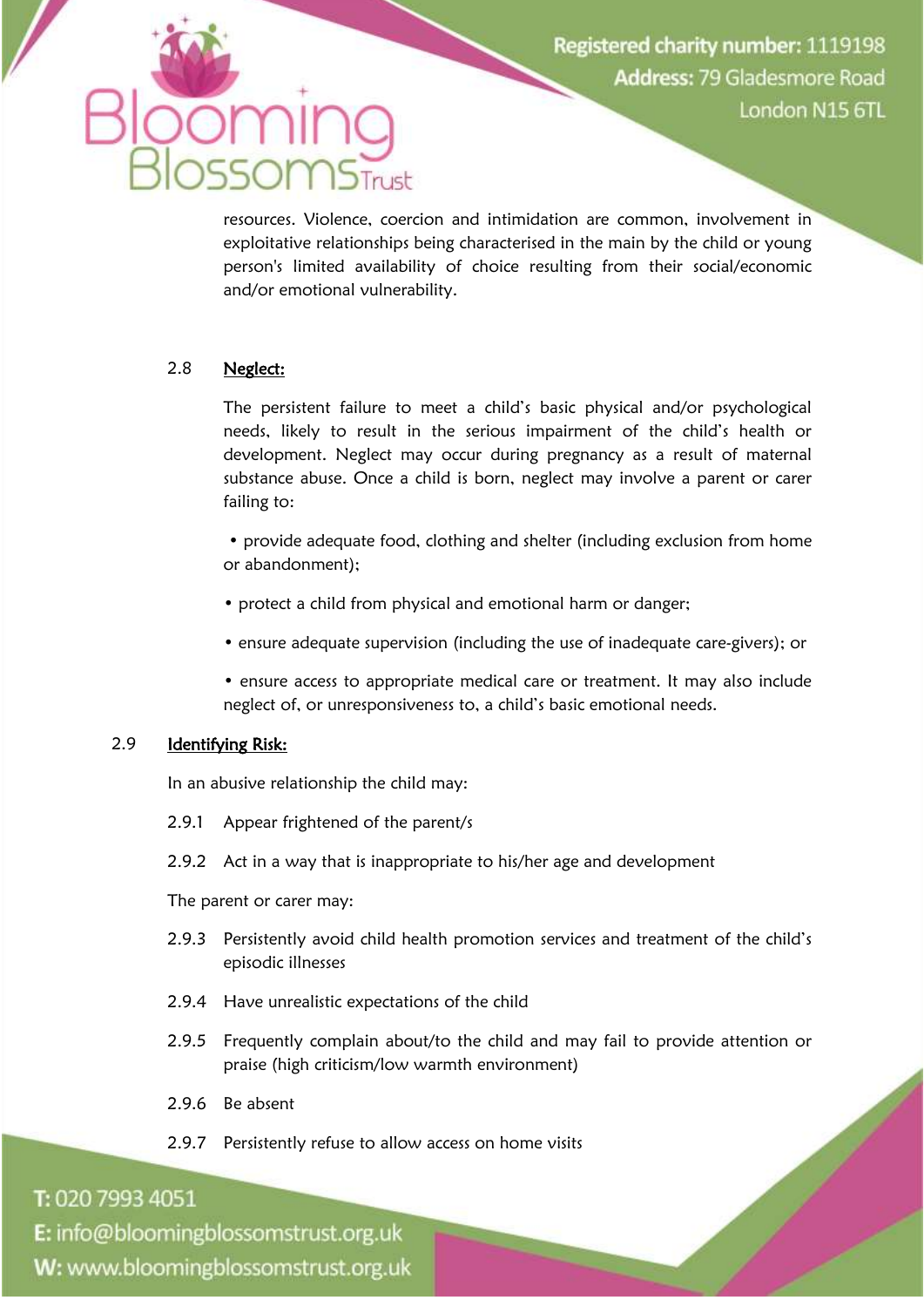2.9.8 Be involved in domestic violence

#### 2.10 Recognising Physical Abuse:

The following are often regarded as indicators of concern:

- 2.10.1 An explanation which is inconsistent with an injury
- 2.10.2 Several different explanations provided for an injury
- 2.10.3 Unexplained delay in seeking treatment
- 2.10.4 The parents/carers are uninterested or undisturbed by an accident or injury
- 2.10.5 Parents are absent without good reason when their child is presented for treatment
- 2.10.6 Repeated presentation of minor injuries (which may represent a 'cry for help' and if ignored could lead to more serious injury)
- 2.10.7 Family use of different doctors and A&E departments
- 2.10.8 Reluctance to give information or mention previous injuries.

#### 2.11 Bruising:

Children can have accidental bruising, but the following must be considered as nonaccidental unless there is evidence or an adequate explanation provided:

- 2.11.1 Any bruising to a pre-crawling or pre-walking baby
- 2.11.2 Bruising in or around the mouth, particularly in small babies which may indicate force feeding
- 2.11.3 Two simultaneous bruised eyes, without bruising to the forehead
- 2.11.4 Repeated or multiple bruising on the head or on sites unlikely to be injured accidentally
- 2.11.5 Variation in colour possibly indicating injuries caused at different times
- 2.11.6 The outline of an object used, i.e. hand print or belt mark
- 2.11.7 Bruising or tearing around or behind the earlobes, indicating injury by pulling or twisting

E.

- 2.11.8 Bruising around the face
- 2.11.9 Grasp marks on small children

2.11.10 Bruising on the arms, bottom or thighs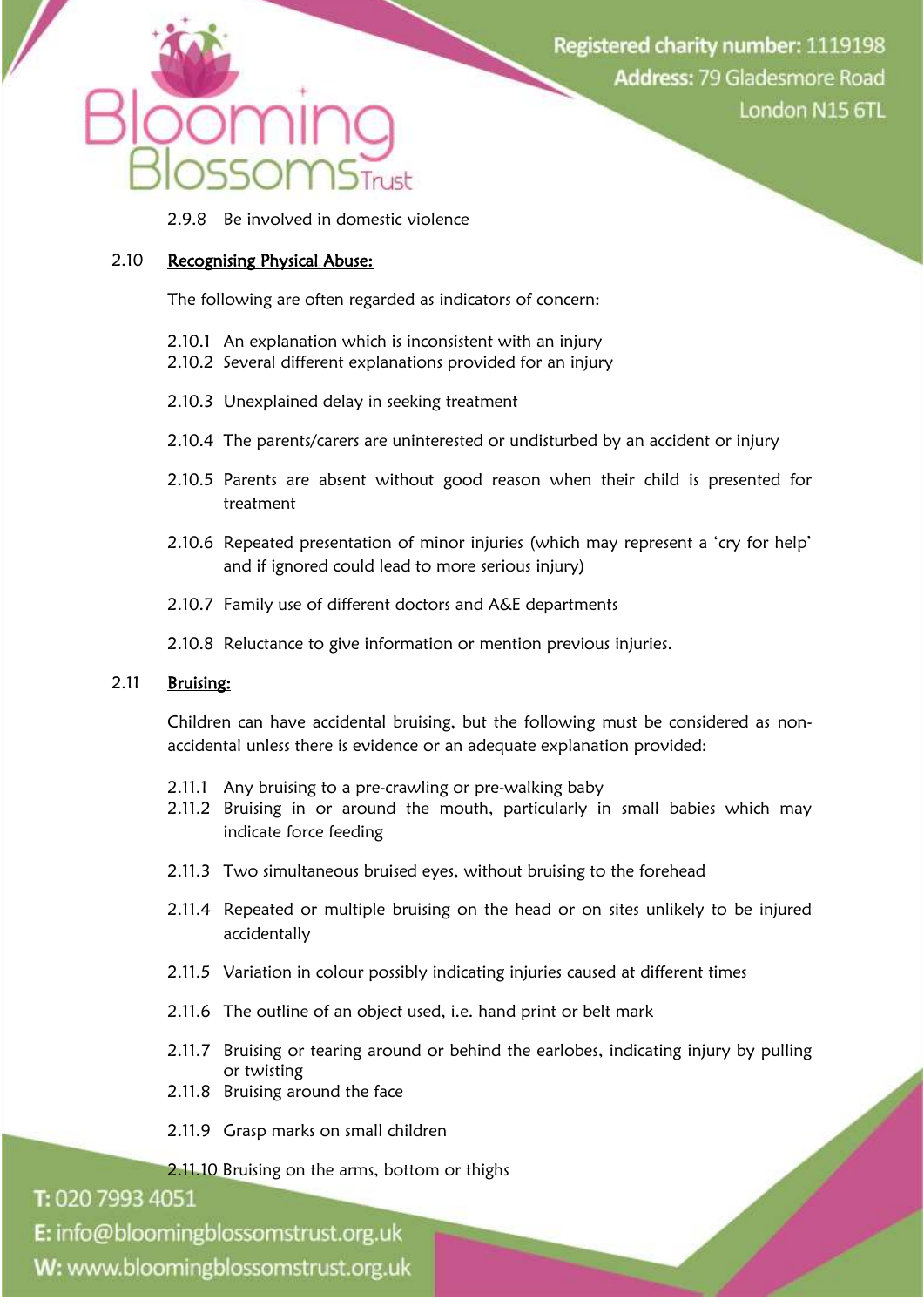#### 2.12 Bite Marks:

Bite marks can leave clear impressions of the teeth. Human bite marks are oval or crescent shaped. Those over 3cm in diameter are more likely to have been caused by an adult or older child. A medical opinion should be sought where there is any doubt over the origin of the bite.

#### 2.13 Burns and Scalds:

It can be difficult to tell the difference between accidental and non-accidental burns and scalds and will always require medical opinion. Any burn with a clear outline may be suspicious.

- 2.13.1 Circular burns from cigarettes (but may be friction burns if along the bony part of the spine
- 2.13.2 Line shaped burns from hot metal rods or electrical fire elements
- 2.13.3 Burns of the same depth over a large area
- 2.13.4 Scalds that have a line showing immersion or poured liquid (a child getting into hot water of its own accord will struggle to get out and cause splash marks)
- 2.13.5 Old scars from previous burns or scalds which did not have appropriate treatment or were explained properly
- 2.13.6 Scalds to the buttocks of a small child without burns to the feet, imply dipping into a hot bath or liquid

#### 2.14 Fractures:

Fractures may cause pain, swelling and discolouration over a bone or joint. Non mobile children rarely sustain fractures. There are grounds for concern if:

- 2.14.1 The reason provided is vague, nonexistent or does not match the injury
- 2.14.2 There are associated old fractures
- 2.14.3 Medical attention is sought after a period of delay when the fracture has caused symptoms such as swelling, pain or loss of movement
- 2.14.4 There is an unexplained fracture in a baby under one year old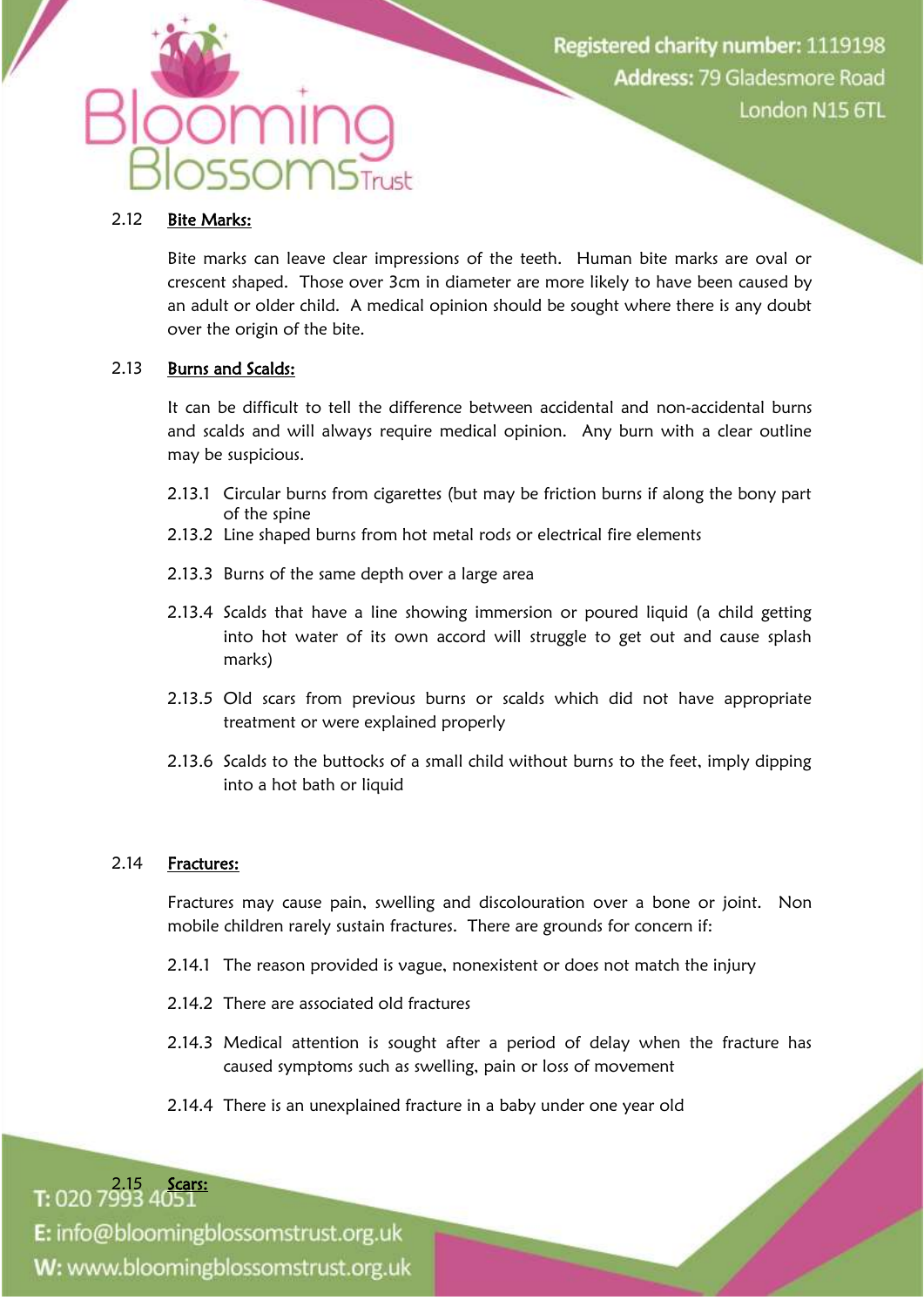Numerous scars or scars of different sizes or ages, or on different parts of the body, may suggest abuse.

#### 2.16 Recognising Emotional Abuse:

Emotional abuse may be difficult to notice, as the signs are usually behavioural rather than physical. The signs of emotional abuse might also suggest other kinds of abuse. The following are examples to be aware of:

- 2.16.1 Developmental delay
- 2.16.2 Abnormal attachment between a child and parent/carer this can range from separation anxiety to no attachment
- 2.16.3 Aggressive behaviour towards others
- 2.16.4 Scape-goated within the family
- 2.16.5 Frozen watchfulness, particularly in pre-school children
- 2.16.6 Low self-esteem and lack of confidence
- 2.16.7 Withdrawn or seen as a loner, difficulty relating to others

#### 2.17 Recognising Sexual Abuse:

Children of all ages may be sexually abused and are often scared to say anything due to guilt and/or fear. This is particularly difficult for a child to talk about. Recognition can be difficult unless a child discloses and is believed. There may be no physical signs and indications are likely to be emotional or behavioural. Some behavioural indicators are:

- 2.17.1 Inappropriate sexual conduct
- 2.17.2 Explicit behaviour, play or conversation inappropriate to the child's age
- 2.17.3 Touching of the private parts excessively
- 2.17.4 Self harm (including eating disorder) or self mutilation
- 2.17.5 An anxious unwillingness to remove clothes

Some physical indicators are:

#### 2.17.6 Pain or itching of the private parts

### T: 020 7993 4051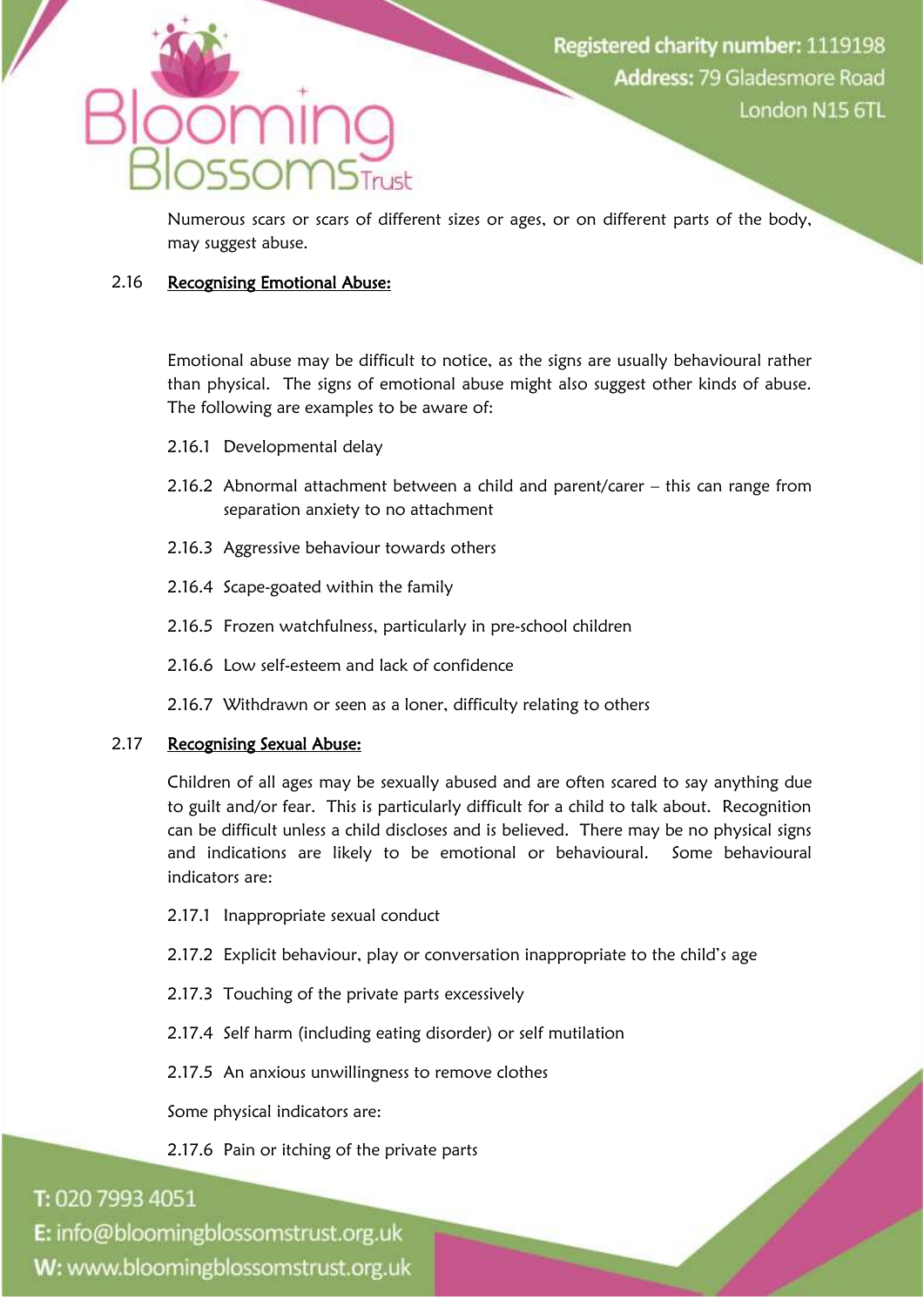

- 2.17.7 Blood on underclothes
- 2.17.8 Injuries to the private parts, bruising to the bottom, thighs or abdomen.

#### 2.18 Recognising Neglect:

Neglect can be noticed over a period of time and can cover different aspects of parenting. Signs may include:

- 2.18.1 Failure by parents or carers to meet the basic essential needs, i.e. adequate food, clothing, warmth, hygiene and medical care.
- 2.18.2 A child seems to be listless, apathetic or unresponsive with no apparent medical cause.
- 2.18.3 Failure of a child to grow within normal expected pattern, with accompanying weight loss.
- 2.18.4 Child thrives away from their home environment.
- 2.18.5 Child is frequently absent from school
- 2.18.6 Child is abandoned or left alone for excessive periods.

#### 3 Responding to Safeguarding Concerns

All action is taken in line with the following guidance:

- Dfe Keeping Children Safe in Education: Statutory Guidance for Schools and Colleges July 2015
- Working Together to Safeguard Children 2006 A Guide to Inter-Agency working to Safeguard and Promote the Welfare of Children March 2013.
- Dfe What to do if you're worried a child is being abused March 2015

Staff and volunteers may become concerned about a person in a number of ways:

- 3.11 A child, young person or vulnerable adult may tell (disclose) that s/he or someone else has been or is being abused
- 3.12 There may be concerns due to the person's behaviour or presentation
- 3.13 Concerns may be raised about the behaviour of an adult, who may be a member of staff, volunteer, another professional or a member of the public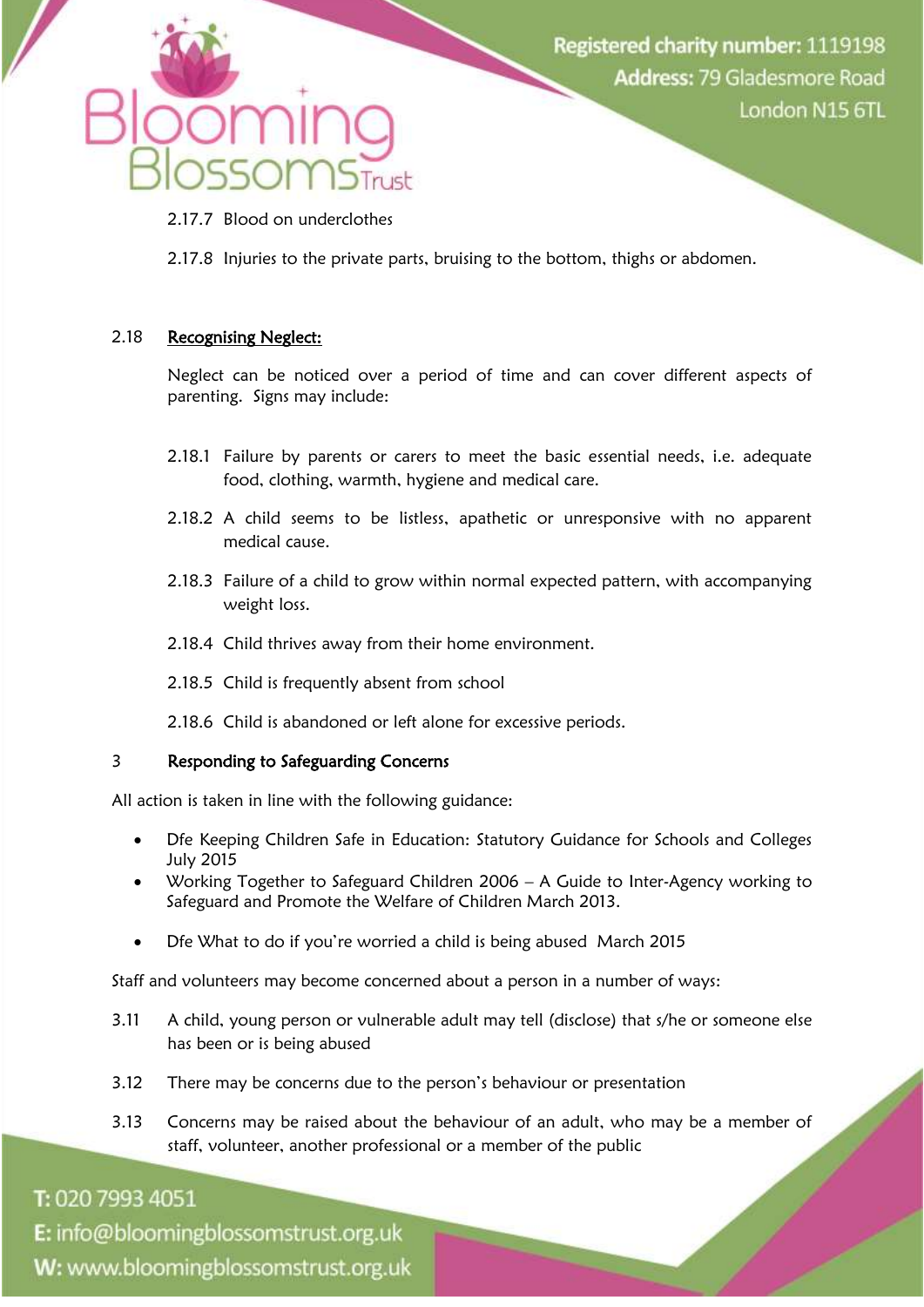## nr

3.14 A parent, carer, relative or member of the public might share their concerns about a child, young person or vulnerable adult

In all cases the following procedures must be followed.

- 3.2 When a child, young person or vulnerable adult wants to confide in you
- Stay calm and listen carefully to them
- Show them that you take what they are saying seriously
- Encourage the child, young person or vulnerable adult to talk, but do not interrupt whilst they are recalling events
- Ask questions only to clarify your understanding of what you are being told. Do not investigate. Do not ask them to repeat his/her account
- Do not promise to keep the information secret. Explain that you have to pass the information on to those who can help. Tell the child, young person or vulnerable adult what you are going to do next
- Do not confront any alleged abuser
- As soon as you can, write down what the young person has said, using the child's own words
- Report to your Designated Safeguarding Officer as soon as you can, and definitely before the end of the shift/day (see page 15 for relevant designated people)
- 3.3 Reporting a young person's disclosure of abuse is not a betrayal of the young person's confidence. It is your duty and is also necessary to allow protective action to be taken in relation to the young person and any other children.
- 3.4 If you feel a young person may be going to tell you about abuse, but then stops or tells you something else, let them know that you are always ready to listen to them and/or remind them of the Childline number 0800 1111
- 3.5 If the child, young person or vulnerable adult has communication difficulties or English is not their first language, pass this information on so that an appropriate interpreter can be identified.
- 3.6 Any member of staff, volunteer in our organisation who receives a disclosure of abuse or suspects that abuse may have occurred must report it immediately to the designated person for child protection or deputy.
- 3.7 If appropriate, the designated person for child protection must inform the LADO (Local Authority Designated Officer) at the local authority where the child lives, unless the child about whom there are concerns already has an allocated social worker, in which case this person will be contacted without delay.
- 3.8 Telephone referrals to the LADO Hackney 020 8356 4569/ Haringey 020 8489 1406, T: 020 7993 4051 Should be confirmed in writing within 24 hours.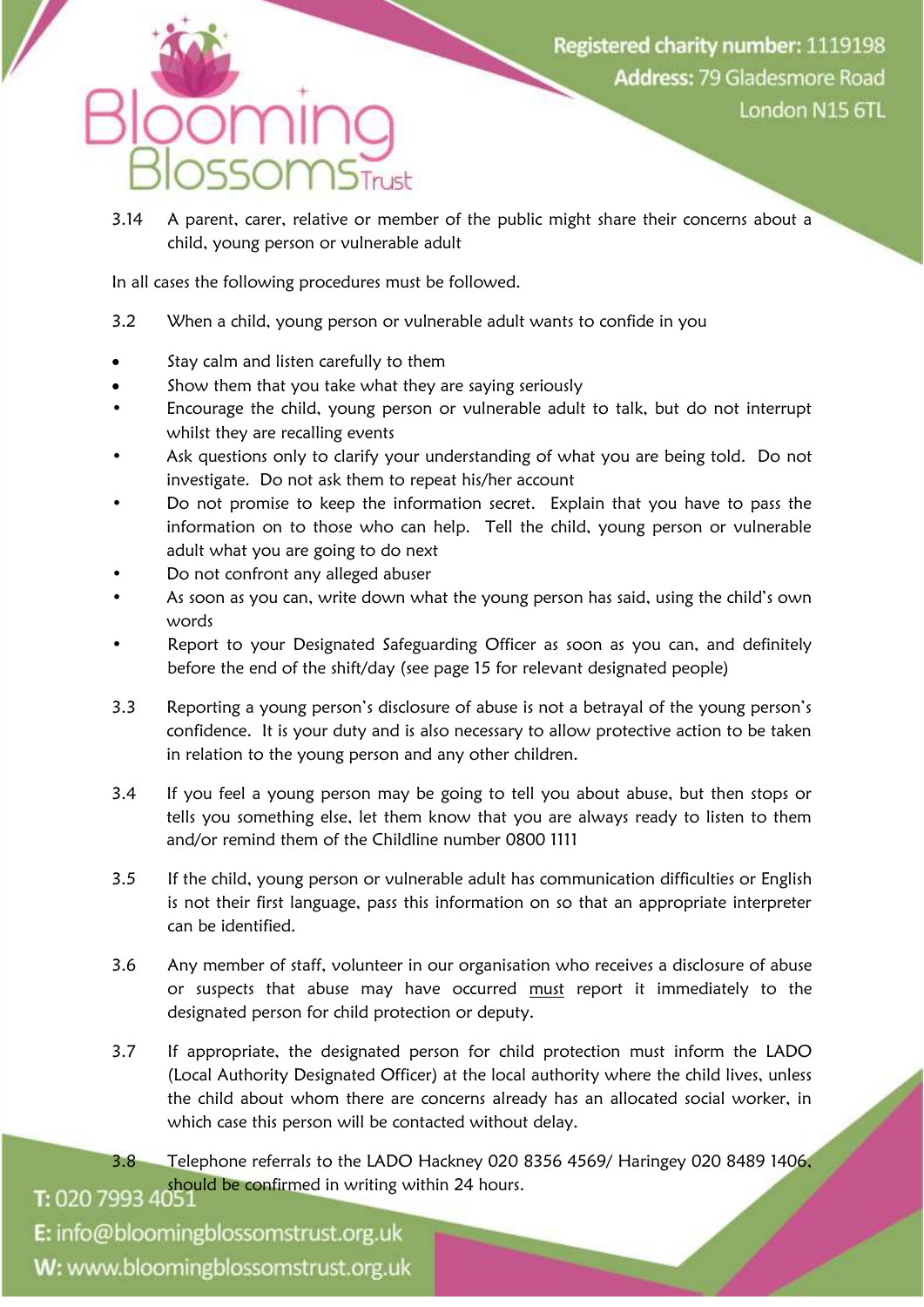## **SOMSTrust**

- 3.9 In general, organisation staff will discuss their concerns with parents/carers and advise them of any referrals to the LADO, unless it is considered that to do so will place the child at risk of harm. Advice will be taken from the investigating agencies if there is any doubt.
- 4 The Designated Safeguarding Officer will assist the investigating agencies to make enquiries into concerns of child welfare. This will include ensuring our organisation is represented at Child Protection Conferences and that information about the child is provided as required.
- 4.1 The Designated Safeguarding Offcer will be responsible for co-ordinating action and liaising with other agencies and support services over child protection and other safeguarding issues.
- 4.2 Confidentiality must be maintained and information relating to individual children/ young people shared with staff on a strictly need to know basis. Any information is shared under the guidance of the Area Child Protection Committee.
- 4.3 We understand that concerns about significant harm may arise about children who already have an allocated social worker and we will pass on such concerns without delay.
- 4.4 Every member of staff has an individual responsibility for child protection. Where there is concern about a child's welfare and the designated person is not available, or it is felt that he is not taking the concerns seriously, another person in the school management team should refer to the Children's Services Social Care local office (Contact Details on Page 15).

#### 4. Concerns about Staff/Volunteer Behaviour towards Children

- 4.0 Local procedures plus the Government guidance 'Working Together to Safeguard Children, Appendix 5: Procedures for Managing Allegations against People who Work with Children' and Dfe Keeping Children Safe in Education: Statutory Guidance for Schools and Colleges March 2015, Part 4: Allegations of Abuse made against Teachers and other staff.
- 4.1 All concerns/allegations about adults who work in our organisation will be taken seriously and will be dealt with by the Designated Safeguarding Officer. She will contact the Officer for Child Protection (who is the Local Authority Designated Officer- LADO) for consultation (Contact Details on Page 15). The LADO will record the consultation and will advise on the appropriate action that needs to be taken, which could include a referral to investigating agencies. (If the LADO is not available, there should be no delay in taking advice or referring to Children's Services Social Care.) Due recognition will be paid to the stress caused by such an allegation and appropriate skills deployed to balance the needs of the child and support for the T: 020 7993 4051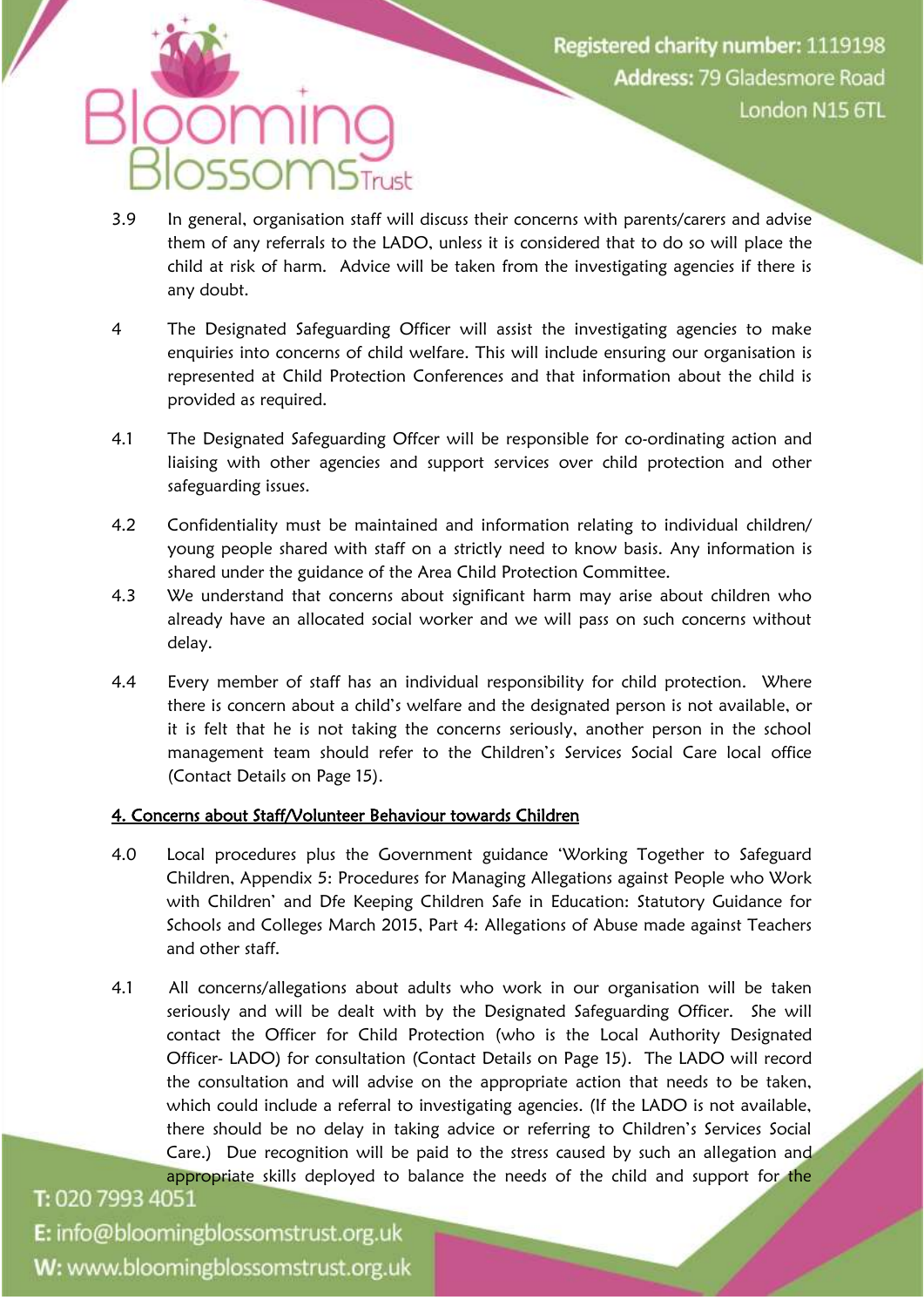member of staff. However, the needs of the child must take precedence (Children Act 1989, Section 1 (1) (b)).

- 4.2 Where the allegation is against the Designated Safeguarding Officer, other than the Deputy, the Deputy will take responsibility for dealing with the issue and in consultation with the Senior Lead For Safeguarding. Where the allegation is against the Deputy the Senior Lead will take responsibility for dealing with the issue.
- 4.3.1 Where a member of staff or a volunteer is dismissed from the organisation or internally disciplined because of misconduct relating to a child, we notify the Department of Health administrators so that the name may be included on the List for the Protection of Children and Vulnerable Adults.

#### 5. Record Keeping

5.0 Any member of staff or volunteer receiving a disclosure of abuse, or noticing possible abuse, must make an accurate record as soon as possible, noting what was seen or said (recording the pupil's own words as far as possible) putting the event into context, and giving the date, time and location. Information should be recorded in nonjudgmental, non-emotive terms.

Staff makes a record of:

- The child's name;
- The child's address:
- The age of the child:
- The date and time of the observation or the disclosure;
- An objective record of the observation or disclosure;
- The exact words spoken by the child;
- The name of the person to whom the concern was reported, with date and time; and
- The names of any other person present at the time.

All records must be dated and signed.

- 5.1 All hand-written records will be retained, even if they are subsequently typed up in a more formal report.
- 5.2 The Designated Safeguarding Officer must keep all written documents relating to a safeguarding issue in a secure place. There is a secure folder for all electronic documents.
- 5.3 Files relating to concerns about children will include a chronology of incidents and subsequent actions/outcomes. These detailed records should be kept until YYY is

T: 020 7993 4051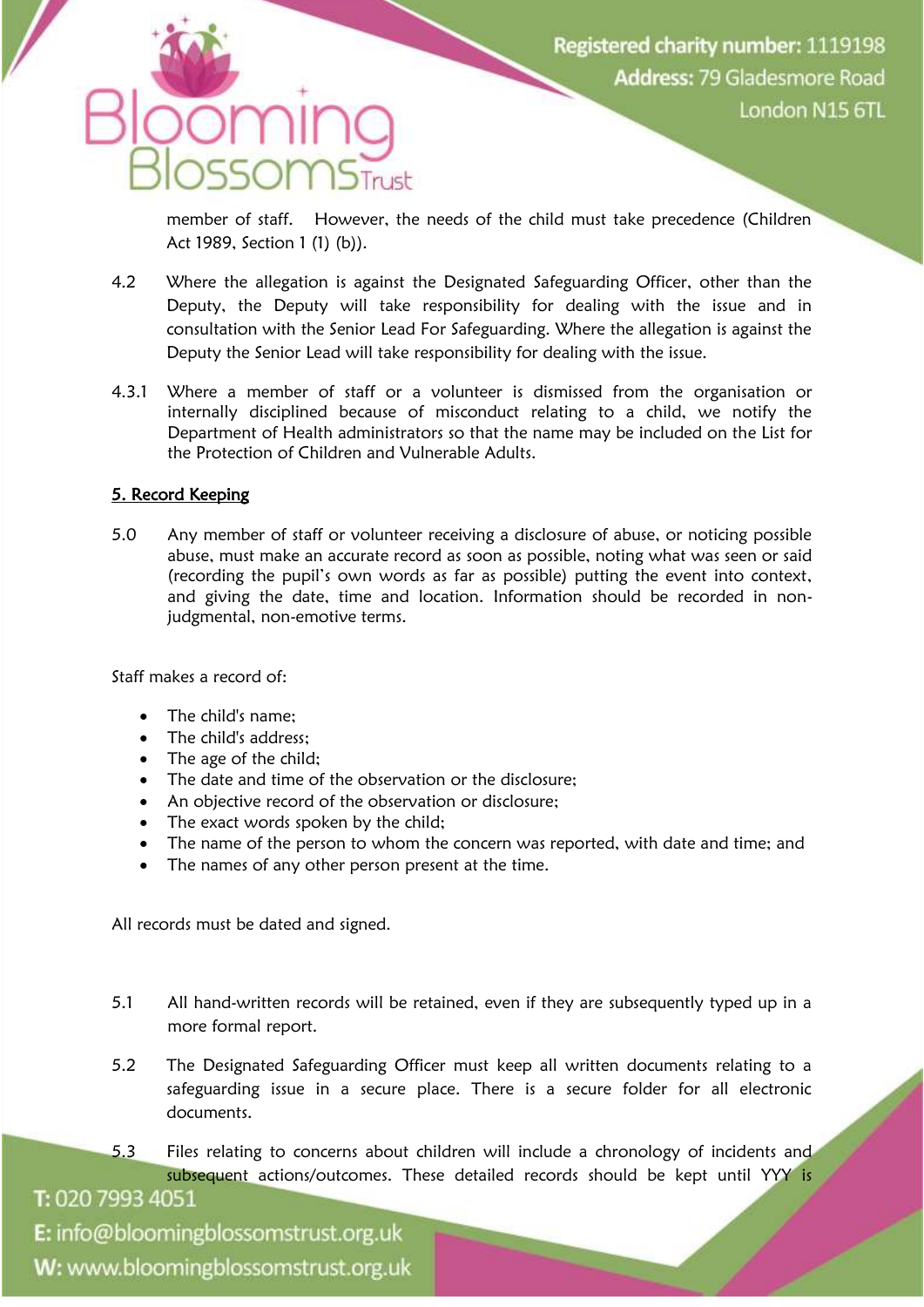# $\bigcap$

confident that the information is held accurately with the agency responsible for taking further action to safeguard the child, young person or vulnerable adult i.e. partner agencies, social services or the police. A chronology of decisions made and actions taken can then be kept on file, once the detailed records are deleted or destroyed. This record should be held for 50 years.

#### 6. Safe Recruitment

- 6.0 Any job description makes reference to the responsibility for safeguarding and promoting the welfare of children
- 6.1 The person specification includes specific reference to suitability to work with children and where work relates to children under the age of 8, a signed declaration that they are not 'disqualified by association'.
- 6.2 Our organisation obtains and scrutinises comprehensive information from applicants, and takes up and satisfactorily resolves any discrepancies or anomalies
- 8.3 Our organisation obtains two independent professional and character reference (One should be a recent employer) that answer specific questions to help assess an applicant's suitability to work with children and following up any concerns
- 8.4 Our organisation conducts a face-to-face interview that explores the candidate's suitability to work with children as well as their suitability for the post, and
- 8.5 Conducts other checks as detailed in the standards of part 4 of the regulations concerning verifying the successful applicant's identity; their academic or vocational qualifications; previous employment history and experience; medical fitness; criminal record and that they have not been barred from working with young people.
- 8.6 All new staff members are subject to an enhanced DBS Check, based on levels of contact with children.
- 8.7 Our organisation will conduct repeat checks every 3 years on every member of staff who works directly with, or has regular contact with, children and young people.
- 8.8 All paperwork to be kept in staff files

#### 9. Confidentiality

9.1 All staff and volunteers are aware that they must not promise to keep 'secrets' with children and that if children disclose abuse this must be passed on to the Designated Safeguarding Officer as soon as possible and the child should be told who their disclosure will be shared with.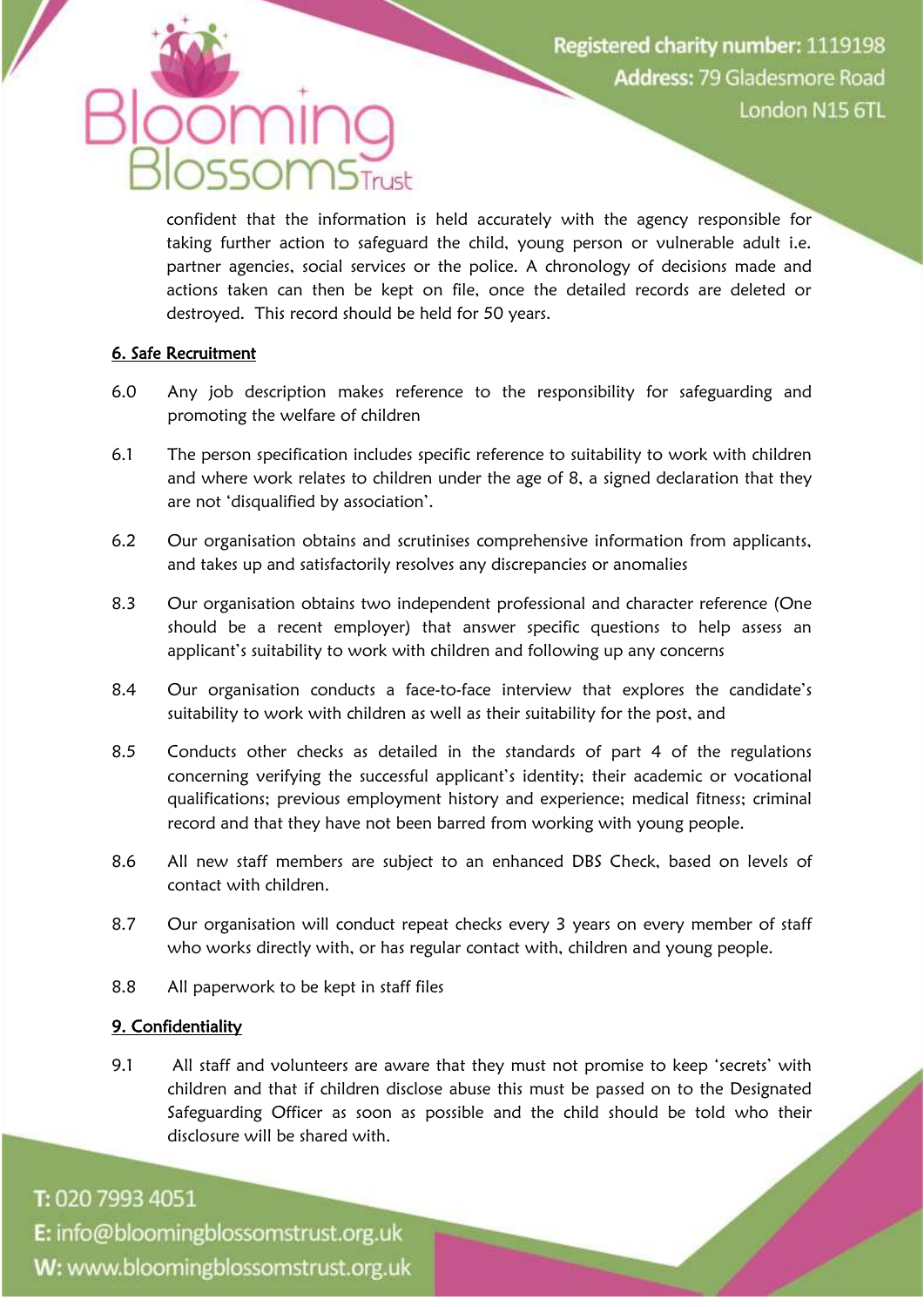- 9.2 Staff will be informed of relevant information in respect of individual cases regarding child protection on a "need to know basis" only.
- 9.3 All staff must be aware that they have a professional responsibility to share information with other agencies in order to safeguard children.

This policy is further supported by additional policies and guidelines:

- Leasing Of Premises
- Whistleblowing Policy
- Anti-Bullying Policy
- Vulnerability of Some Groups of Children Care of Disabled Children
- Changing in Dressing Room Policy
- Use of Photographic, Video Recording, Image Recording and Phone Camera Use
- Trips, Tours and Holiday Clubs
- **•** E-Safety Policy
- Health & Safety Policy

Designated Safeguarding Officer: Mr Mendy Weinstien Mobile No: 07870608067

Deputy: Mr Samuel Lew Mobile No: 07515 487 834

Senior Lead for Safeguarding: Mrs Sara Adler Tel no: 02088064852

Children Social Care First Response: 020 8356 5500 Email for CSC is [FAST@hackney.gov.uk](mailto:FAST@hackney.gov.uk) Board Tel No is 020 8356 4183

Local Authority Designated Officer (LADO) Email: [lado@hackney.gov.uk](mailto:lado@hackney.gov.uk) Tel: 020 8356 4569

T: 020 7993 4051 E: info@bloomingblossomstrust.org.uk W: www.bloomingblossomstrust.org.uk

l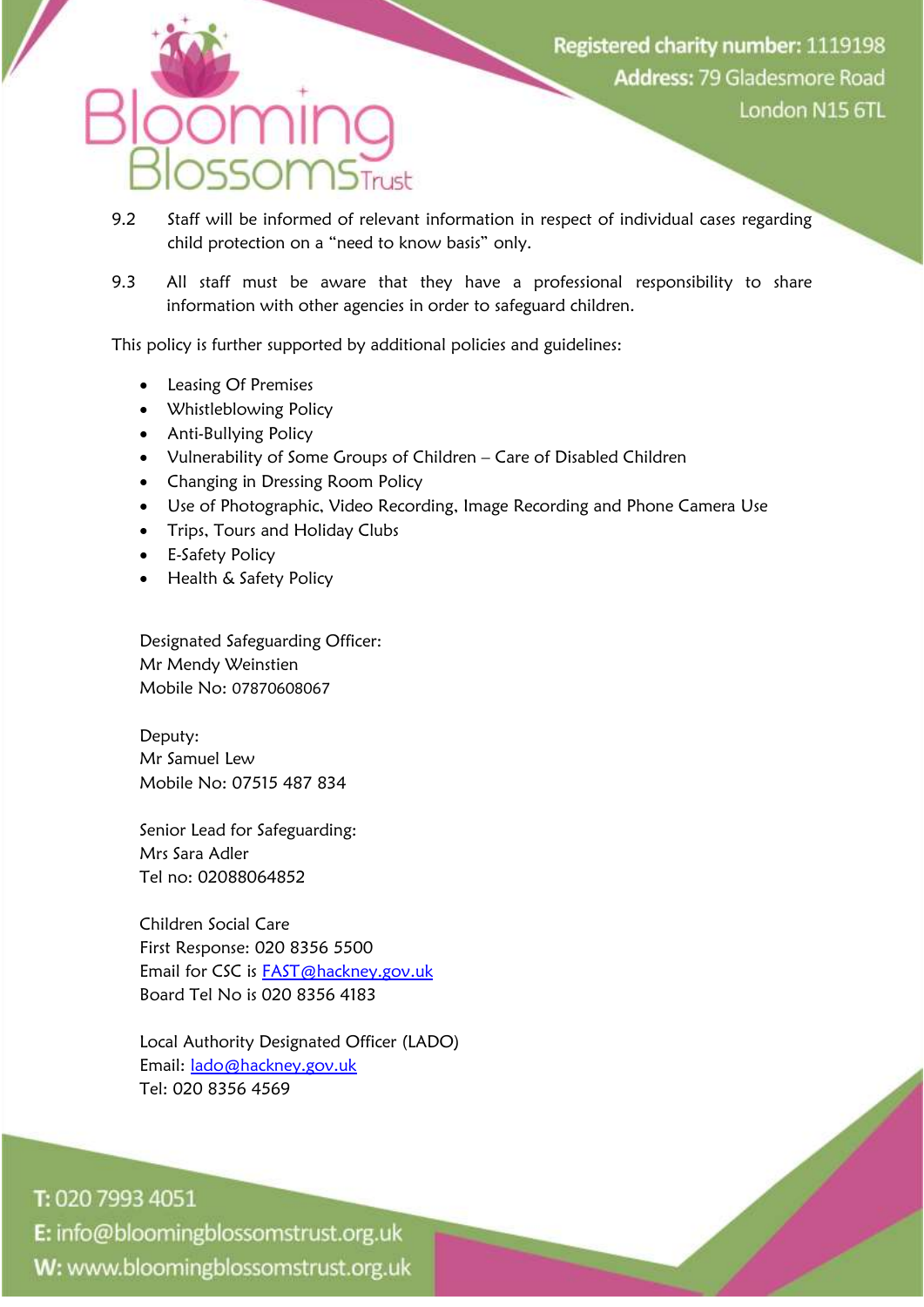#### Covid 19 Addendum

 $\overline{\text{MS}_{\text{Tust}}}$ 

This addendum has been added to the Safeguarding Children Policy, in light of the effects of Covid 19. It will remain in force as long as service provision is impacted on site or off site by Covid 19; staff or volunteers work or volunteer remotely and non-face to face activities are in place to enable services and programmes to continue. Together with the Safeguarding Children Policy, and other policies to which itis linked, it forms part of our stated aims of robust consideration for the safety of children and young people and protecting them from harm.

In all activities where there is provision for children and young people, staff, volunteers, management and others will be bound by our Safeguarding Children Policy and any subsequent addendum, which may be added as the need arises.

#### OBJECTIVE OF THIS ADDENDUM

 $550r$ 

Blooming Blossoms Trust is aware of government Covid 19 guidance by which all operations are governed. Although we are operating in a different way to normal, we are still following important safeguarding principles.

- The best interests of children come first
- If anyone has a safeguarding concern about any child, they should continue to act on it immediately
- A designated safeguarding lead (DSL) or deputy will be available at all times
- It is essential that unsuitable people do not gain access to children
- Children should continue to be protected when they are online

#### COVID 19 SECURITY

 During the acute stages of Covid 19 and as long as restrictions do not allow for face to face provision, Blooming Blossoms may offer some services remotely via telephone or zoom which may be supplemented with handouts/worksheets or activity packs sent home to service users.

 Face to face activities, training, therapies or events will only be offered when safe operation in line with government guidance will allow. Measures such as social distancing, and hygiene protocols will be followed at all times. This will incorporate elements such as no sharing of food or equipment, and more intensive, logged cleaning regime of facilities.

 Staff, volunteers and service users will need to provide an assurance that they are well and have no need to isolate or quarantine before entering facilities or attending sessions.

 Parents will receive clear notice regarding staying alert and controlling the spread of the virus through isolation when appropriate and instructions as to when and how to access services. There will be controlled access to sites, not allowing any unnecessary visiting. Parents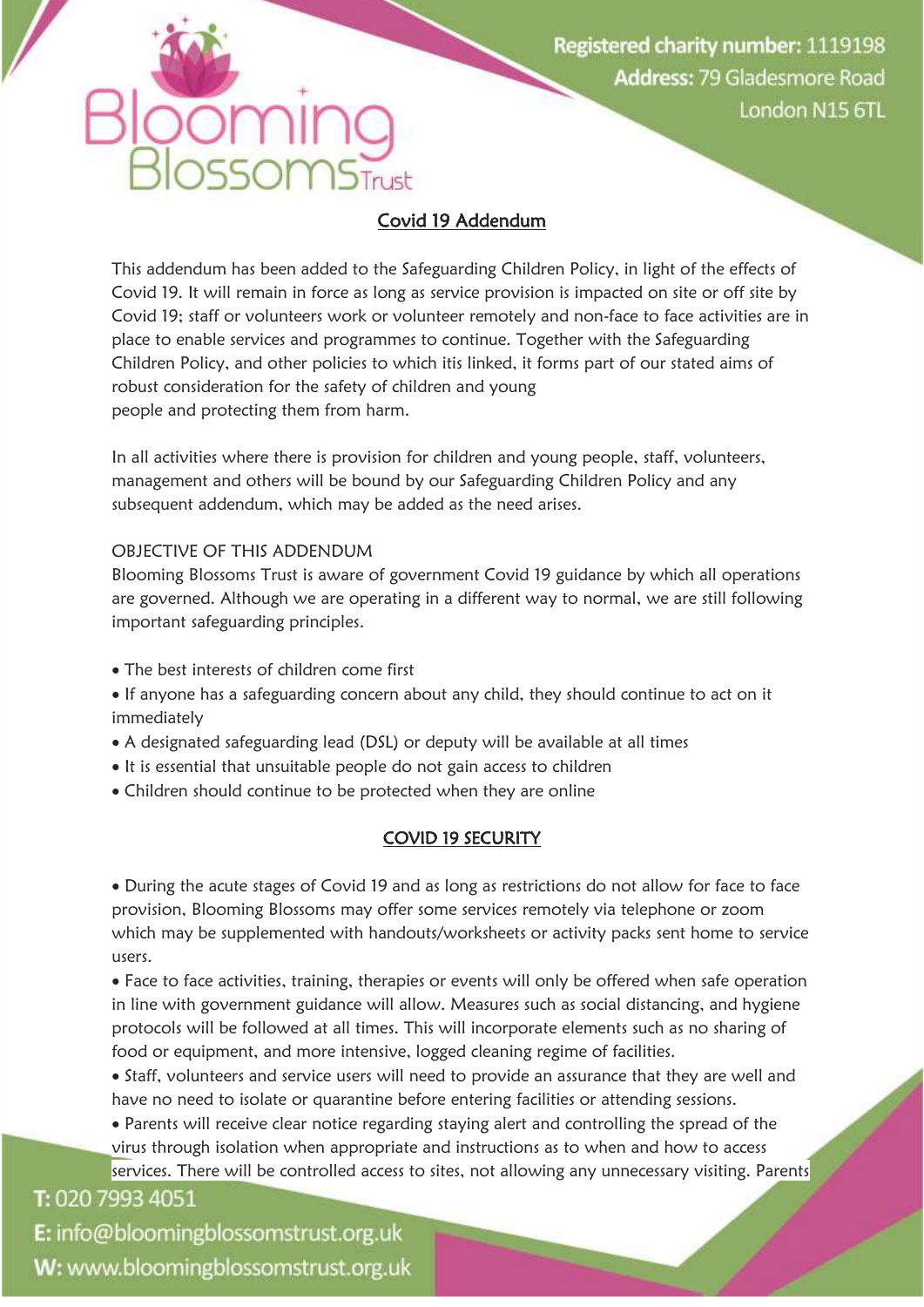## $50r$

will be asked to stay outside when bringing or collecting their children.

 There will be appropriate signage at multiple locations flagging different Covid messages to raise awareness for staff and service users around how to stay safe and stop the spread of Coronavirus.

 Should anyone become unwell whilst on site, they will be isolated and managed until they can return home, and Blooming Blossoms will be guided by local Safe Operating Procedures and other government guidance in advising those who may have been in contact, and deep cleaning premises.

### RAISING AWARENESS AND REPORTING CONCERNS

We will be mindful as to the effects of exposure to trauma, crises or bereavement and the effects of lockdown may have had on the emotional welfare and stability of families. Staff and volunteers should be alerted to any early warning signs and Blooming Blossoms will give consideration to staff or volunteer training needs in this regard. There will be a focus on the emotional health and wellbeing of staff and volunteers during these challenging times, so that everyone performs at their optimum levels.

It is still vitally important that any concerns about children or young people should be raised immediately with Designated Safeguarding Leads in line with protocols and/or addenda to Safeguarding policies.

Designated Safeguarding Leads can be contacted in the usual way to deal with any concerns in a timely and appropriate manner. Whether working remotely or on site, any contact with service users still offers opportunities to pick up concerns which should be acted upon in line with existing policies or special arrangements that may have to be put into place. It is better to err on the side of caution and to remember that information being shared, might be the missing piece of the jig saw puzzle.

## RECRUITING NEW STAFF AND VOLUNTEERS

We continue to recognize the importance of robust safer recruitment procedures, so that adults and volunteers applying to work, or volunteer are safe to work with children. We continue to follow Safer Recruitment procedures which could be supplemented with remote meetings.

In urgent cases, verification of scanned proof of identity documents to apply for a DBS check will be accepted, rather than being in physical possession of the original documents (in line with revised guidance from the DBS). New staff or volunteers must still present the original documents when they first attend work.

### SAFEGUARDING INDUCTION AND TRAININGS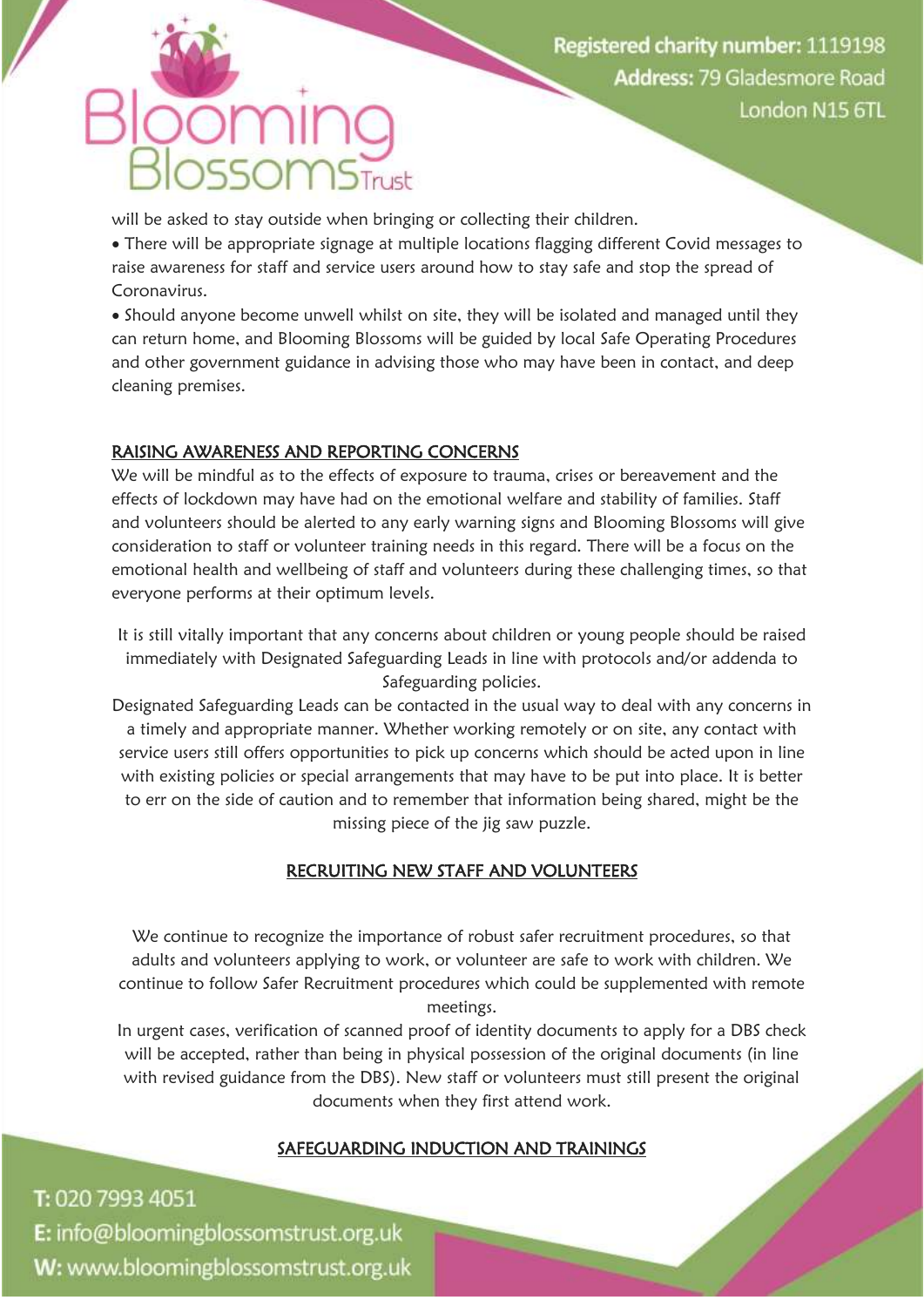## $501$  $\n *NS*$ Trust

Safeguarding training will continue to be offered in line with our Safeguarding Children Policy. Where appropriate, virtual training may be offered. New staff and volunteers will be given safeguarding induction including a focus on the Covid 19 Addendum for as long as it is operational. They will be required to familiarise themselves with the Safeguarding Children Policy and Addendum.

Existing staff/volunteers will be briefed on the Addendum to the Safeguarding Policy with which they should familiarise themselves and use as part of operating safely.

Appendix 1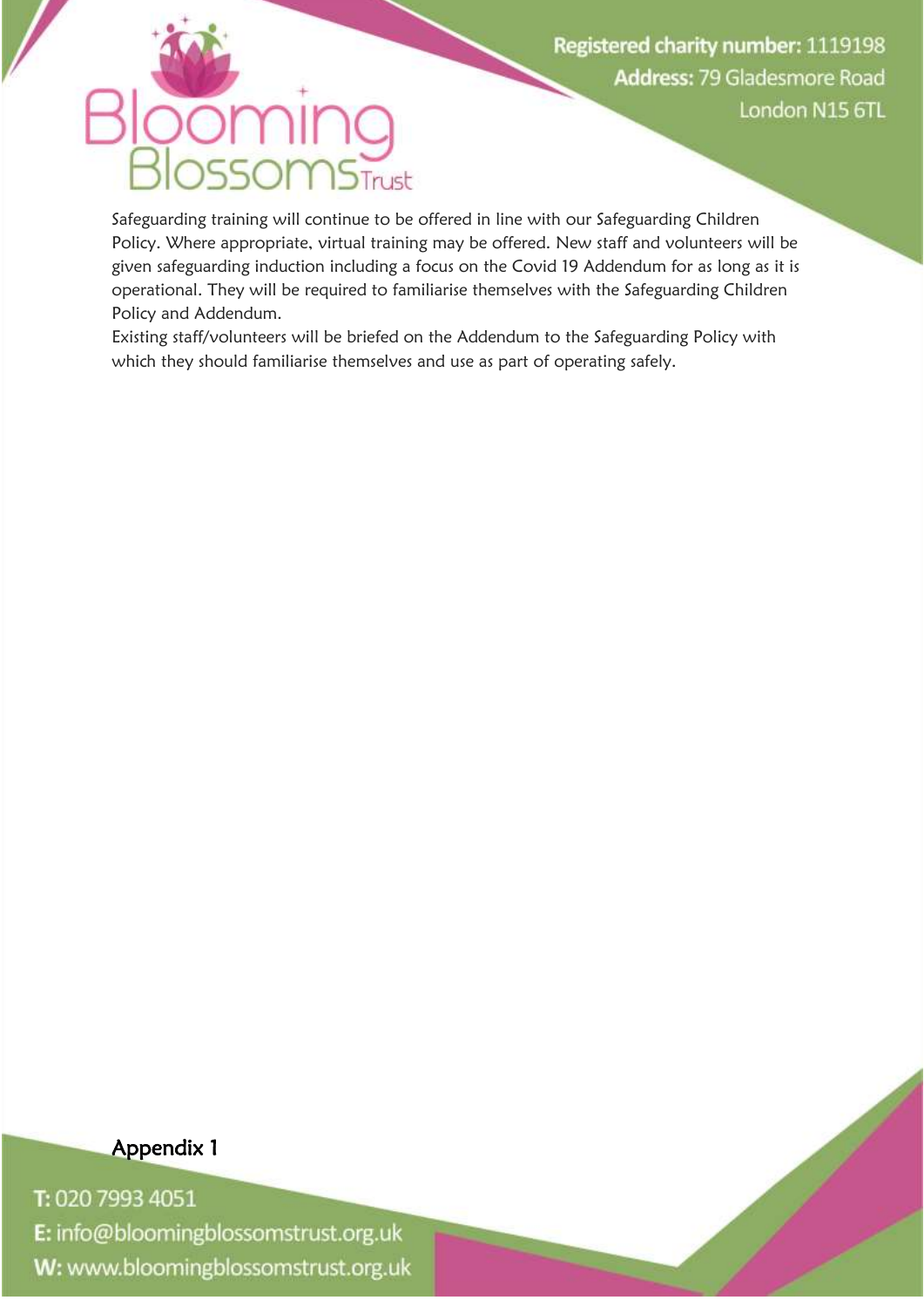

### STrust  $50r$ Blooming Blossoms Trust - Code of Behavior for Adults Working With Children

This behaviour code outlines the conduct expected of staff and volunteers from Blooming Blossoms Trust, and staff from other organisations who engage with children and young people through Blooming Blossoms Trust and its activities, including agency staff, interns, students on work placements and self-employed persons subcontracted to undertake specific duties.

It has been informed by the views of children and young people.

#### Purpose:

Following this code will help to protect children from abuse and inappropriate behaviour from adults. It will also help staff and volunteers to maintain the standard of behaviour expected of them and will reduce the possibility of unfounded allegations of abuse made against them.

Upholding this code of behaviour

All members of staff and volunteers are expected to report any breaches of this code to our Designated Safeguarding Officer under the whistle-blowing procedure or, if necessary under child-protection/safeguarding procedures.

Staff and volunteers who breach this code of behaviour may be subject to Blooming Blossoms Trust's disciplinary procedures. Any breach of the code involving and volunteer or member of staff from another agency may result in them being asked to leave Blooming Blossoms **Trust** 

Serious breaches may also result in a referral made to a statutory agency such as the policy and the local authority children's social care department.

The role of staff and volunteers

When working with children and young people for Blooming Blossoms Trust, all staff and volunteers are acting in a position of trust. It is important that staff and volunteers are aware that they may be seen as a role models by children and young people and must act in an appropriate manner at all times.

When working with children and young people, it is important to: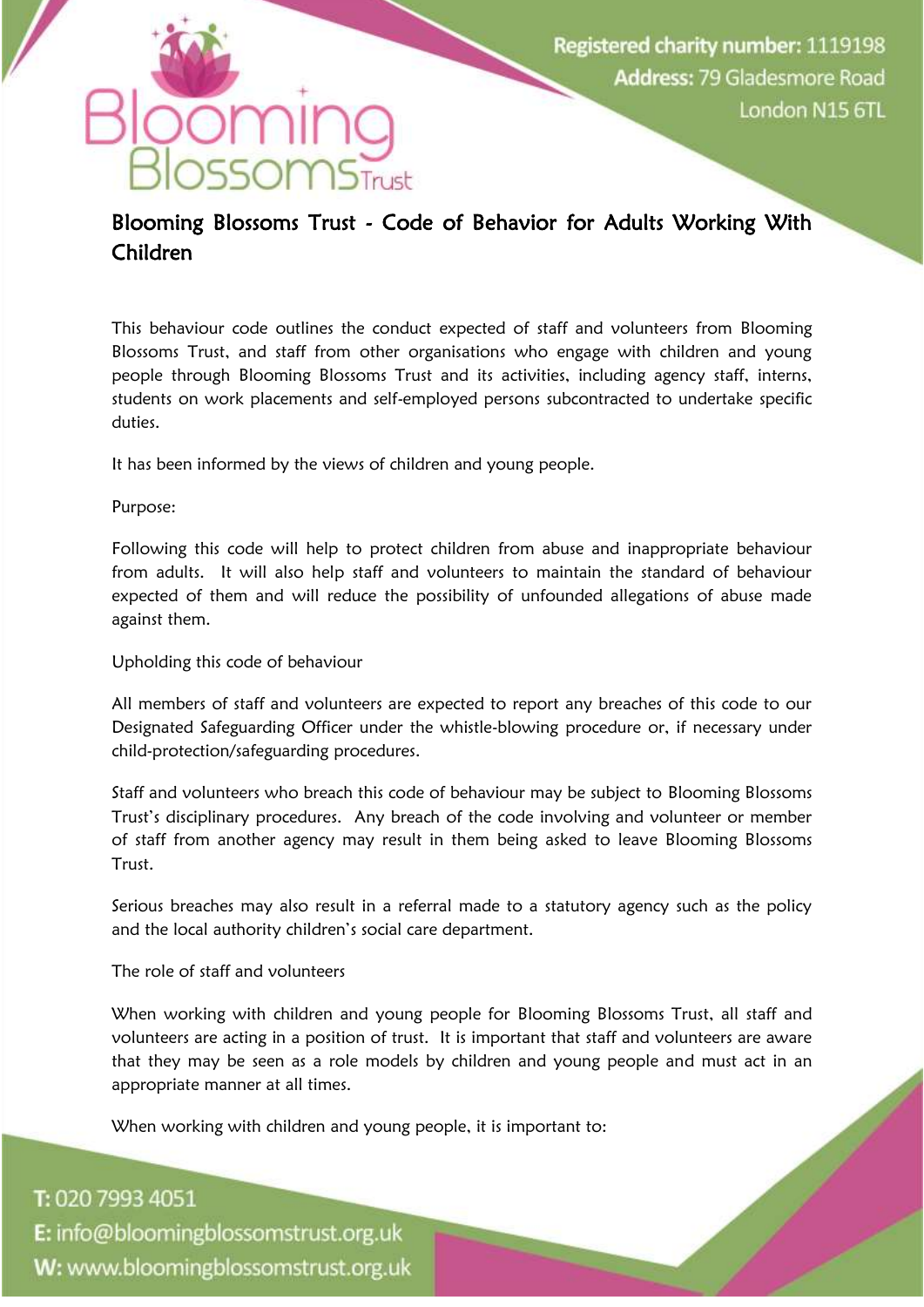- Operate within Blooming Blossoms Trust's principles and guidance and any specific procedures
- Follow the Blooming Blossoms Trust's child protection/Safeguarding procedures at all times
- Listen to and respect children at all times
- Avoid Favouritism
- Treat children and young people fairly and without prejudice or discrimination
- Value and take children's contributions seriously, actively involving children and young people in planning activities wherever possible,
- Ensure any contact with children and young people is appropriate and relevant to the work of the project,
- Ensure language is appropriate and not offensive or discriminatory
- Follow the e-safety policy and report any breaches
- Ensure equipment is used safely and for its intended purpose
- Provide examples of good conduct you wish children and young people to follow
- Challenge unacceptable behaviour and report all allegations/suspicions of abuse
- Ensure that whenever possible, there is more than one adult present during activities with children and young people or, if this isn't possible, that you are within sight or hearing of other adults,
- Be close to where others are working. If a child specifically asks for, or needs some private time with you, ensure other staff should know where you and the child are,
- Respect a young person's right to personal privacy
- Encourage young people and adults to feel comfortable and caring enough to point out attitudes or behaviour they do not like
- Recognise that special caution is require when you are discussing sensitive issues with children or young people

You must not:

- Patronise or treat children as if they are silly
- Allow allegations to go unreported
- Develop inappropriate relationships such as contact with children and young people that is not a part of the work of Blooming Blossoms Trust or agreed with the project manager
- Conduct a sexual relationship with a child or young person or indulge in any form of sexual contact with a child or young person. Any such behaviour between an adult member of staff or volunteer and a child or young person using the services of Blooming Blossoms Trust represents a serious breach of trust on the part of the staff member or volunteers and is not acceptable under any circumstances.
- Let children and young people have your personal contact details (mobile number or address)

## T: 020 7993 4051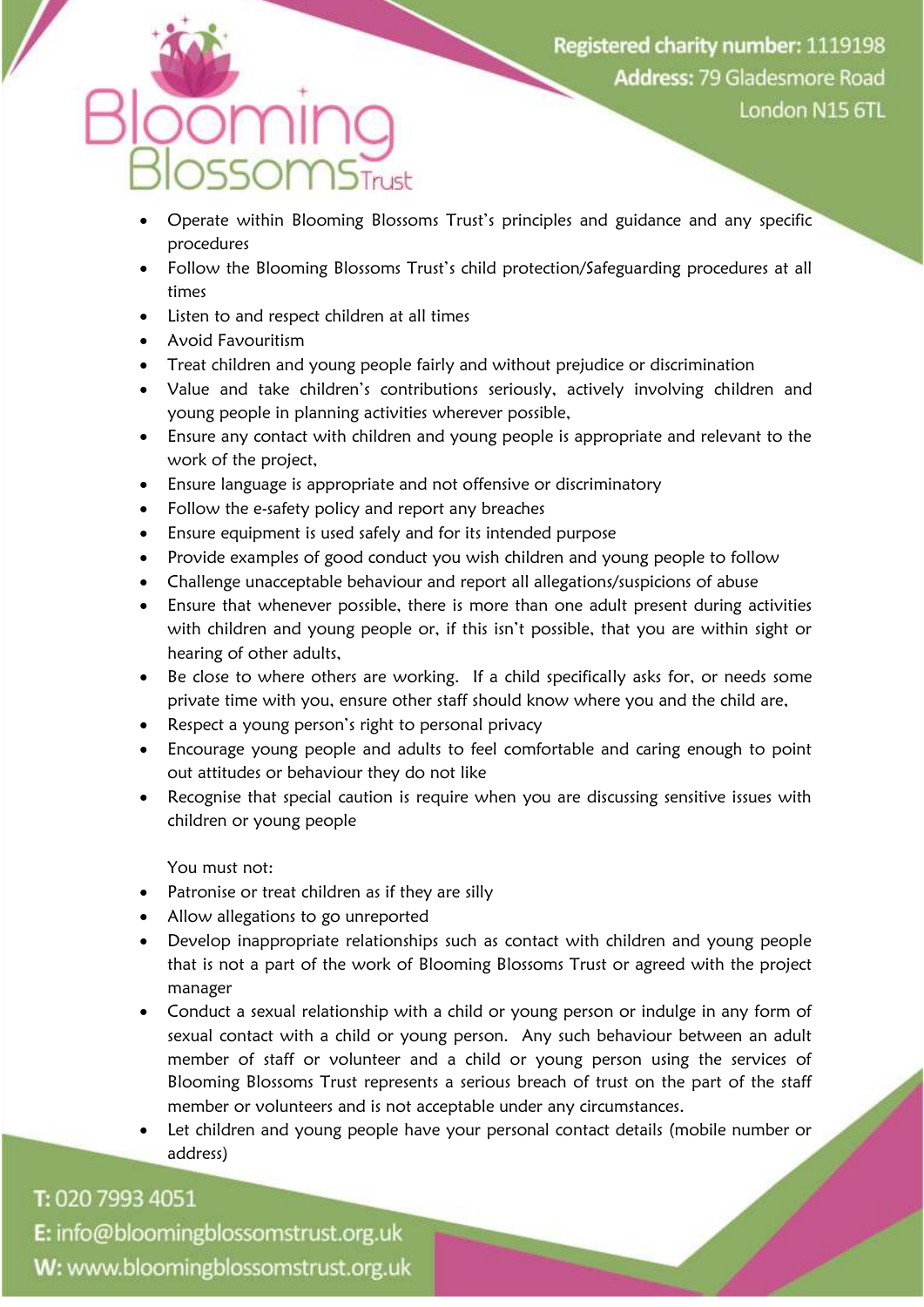- Make sarcastic, insensitive, derogatory or sexually suggestive comments or gestures to or in front of children and young people
- Act in a way that can be perceived as threatening or intrusive
- Make inappropriate promises to children and young people, particularly in relation to confidentiality
- Either exaggerate or trivialise child abuse issues
- Rely on your reputation or that of the organisation to protect you
- Take unnecessary risks when common sense, policy or practice suggest a more prudent approach
- Adopt an attitude of complacency with regard to your own conduct.

## Appendix 2

## Blooming Blossoms Trust Code of Behaviour for Children and Young People

This code has been developed in order to provide children and young people with advice on the behaviour that is expected of them when attending and using the facilities of Blooming Blossoms Trust. It has been shaped by the views of children and young people.

#### Purpose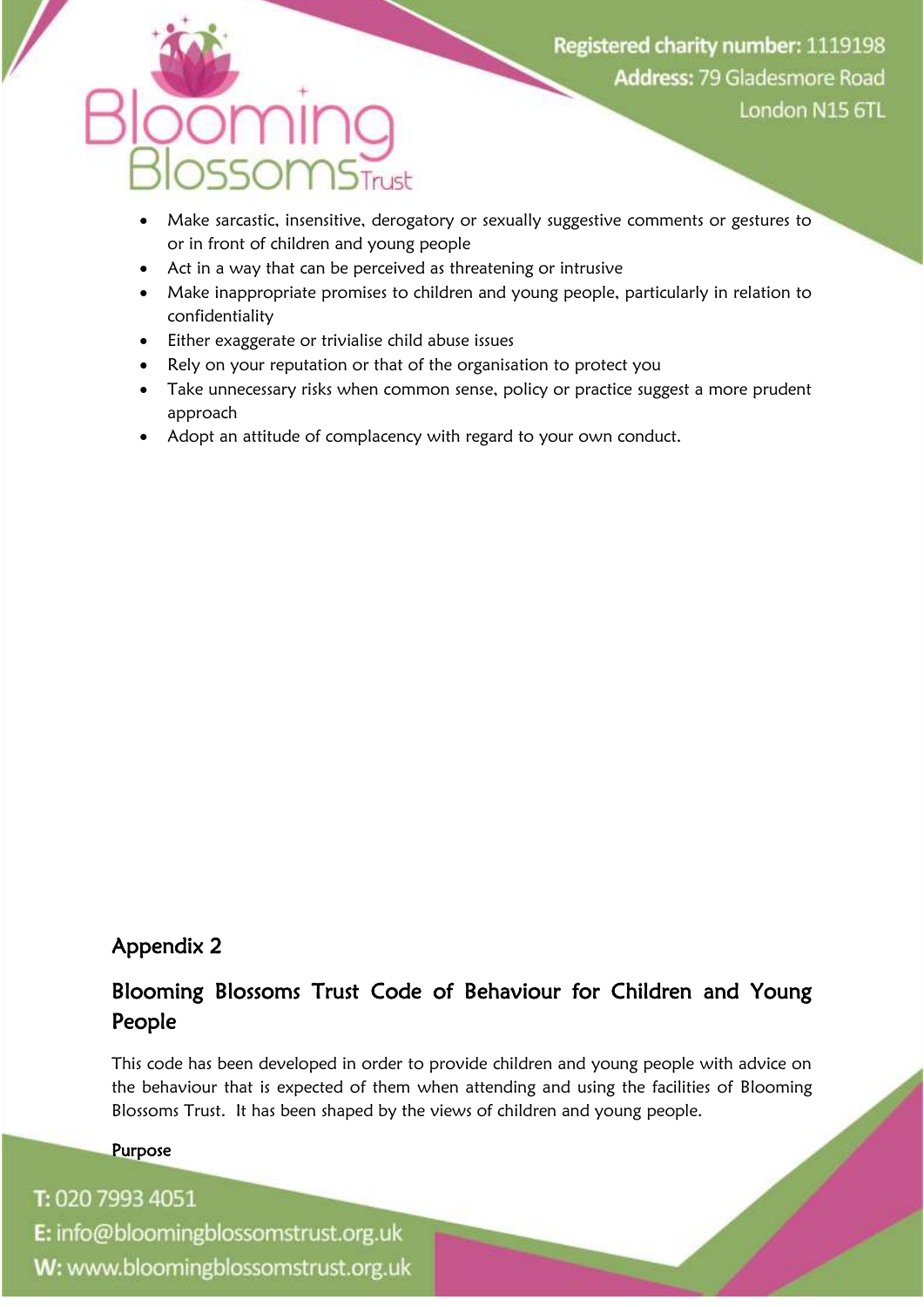To ensure children and young people are treated fairly by all adults working with them at Blooming Blossoms Trust and know what is expected of them.

#### Basic Principles

This code of behaviour for children and young people is intended to:

- Identify acceptable behaviour for children and young people
- Promote self-respect and self-control
- Raise children's and young people's self-esteem and self-confidence
- Encourage individual responsibility for behaviour and outline the consequences of poor behaviour
- Encourage children and young people to recognise and respect the rights of others
- Encourage cooperation at all times in all situations
- Promote the values of honesty, fairness and respect
- Anticipate and resolve any conflict that may arise
- Ensure that children and young people are aware of the point that sanctions will be put into place

#### Dos and Don'ts

#### Children and Young People are expected to:

- Cooperate with each other
- Be friendly
- Listen to each other
- Be helpful
- Follow this code of behaviour and other rules
- Have good manners
- Join in
- Respect each other's differences
- Treat staff and volunteers with respect
- Report anything that worries or concerns them to Mrs Elka Katz- Designated Safeguarding Officer

#### Children and Young People Should Not:

- Pick on or make fun of each other
- Bully each other
- Stare at others
- Yell or shout at others
- Be abusive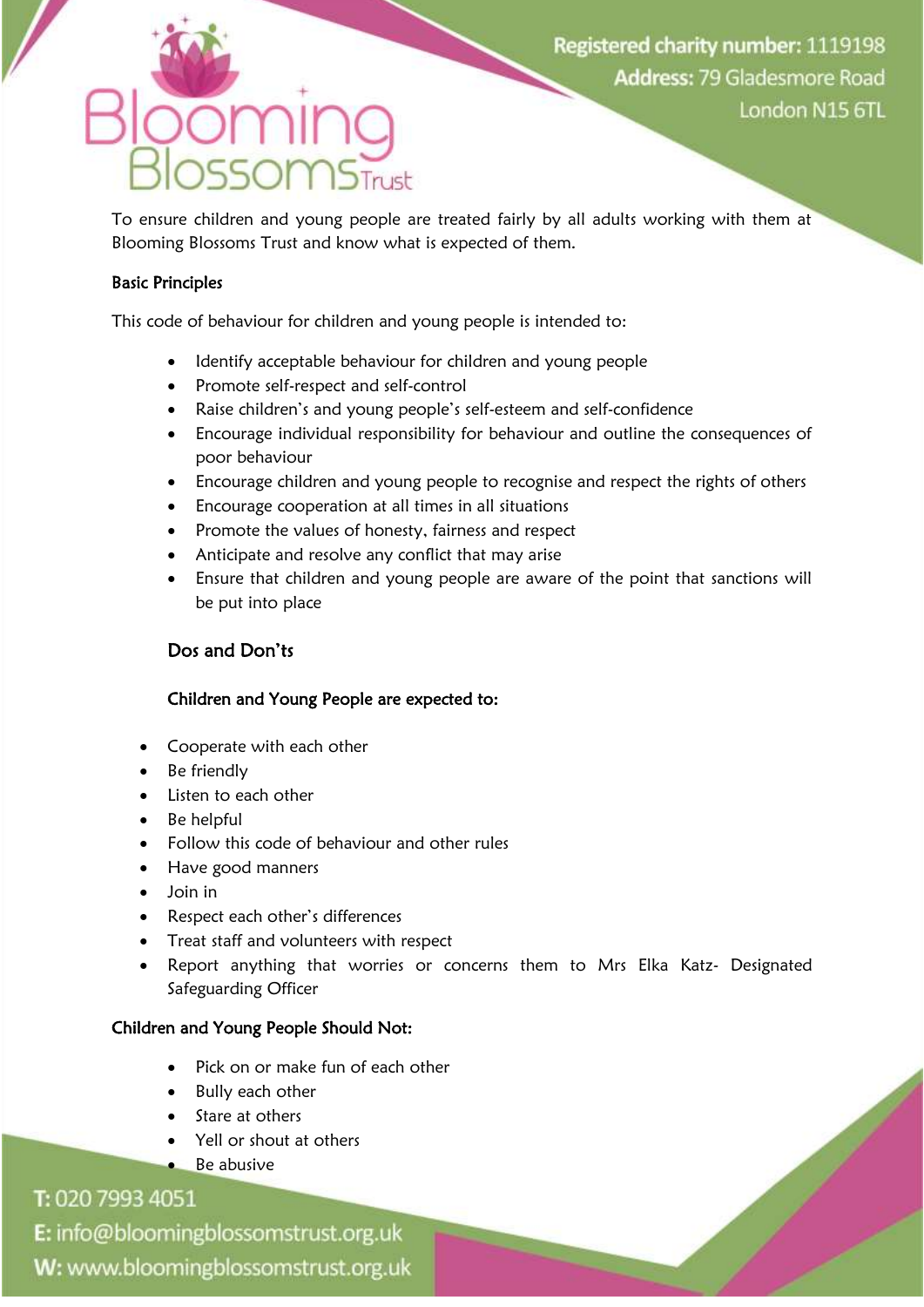# $50r$

 Use equipment to be abusive (eg mobile phones to send nasty messages, photos without permission, nasty emails.)

#### Breach of this Code of Conduct

This code of conduct is only useful if it forms a part of a process for guiding children and young people to receive appropriate support.

It is the responsibility of our Designated Safeguarding Officer to ensure that all children and young people attending Blooming Blossoms Trust are informed of this code of conduct and confirm with them that they have seen, understood and agreed to follow it. Children and young people must also be made aware of the consequences if they breach the code.

#### Following the Traffic Lights System:

- 1. If a child or young person breaches the code of conduct, the most appropriate sanction for a minor of first time breach will be to remind him/her about the code of conduct and ask him/her to comply with it. Children and young people will be given the opportunity to reflect, enabling them to plan a positive response, with support from either staff or mentors.
- 2. If, having followed the above step the child or young person continues to exhibit inappropriate behaviour, she or he should be referred to the appropriate member of staff who will give her or him a formal, green light warning. Supportive interventions may need to be identified at this stage. The action should also be recorded in the discipline book and parents/carers informed.
- 3. Any further persistent inappropriate behaviour will result in a more serious sanction being imposed (eg. Restriction/suspension from the project facilities). This is a yellow light warning.

Again, supportive interventions may need to be identified at this stage. This action should also be recorded in the discipline book and parents/carers informed.

4. If these interventions are still not effective in helping the child/young person to change his or her behaviour, a red light warning may be needed, with further sanctions. It may be that at this point, Blooming Blossoms Trust will discuss with the child or young person and his/her family a possible referral for further support from other services.

### Use of Child Protection Procedures

If staff at Blooming Blossoms Trust become concerned that a child's behaviour suggests either that he/she may be at risk of serious harm or that he/she may present a risk of significant harm to other children, Blooming Blossoms Trust's child protection procedures will be followed and a referral may be made to the local authority children's social care department.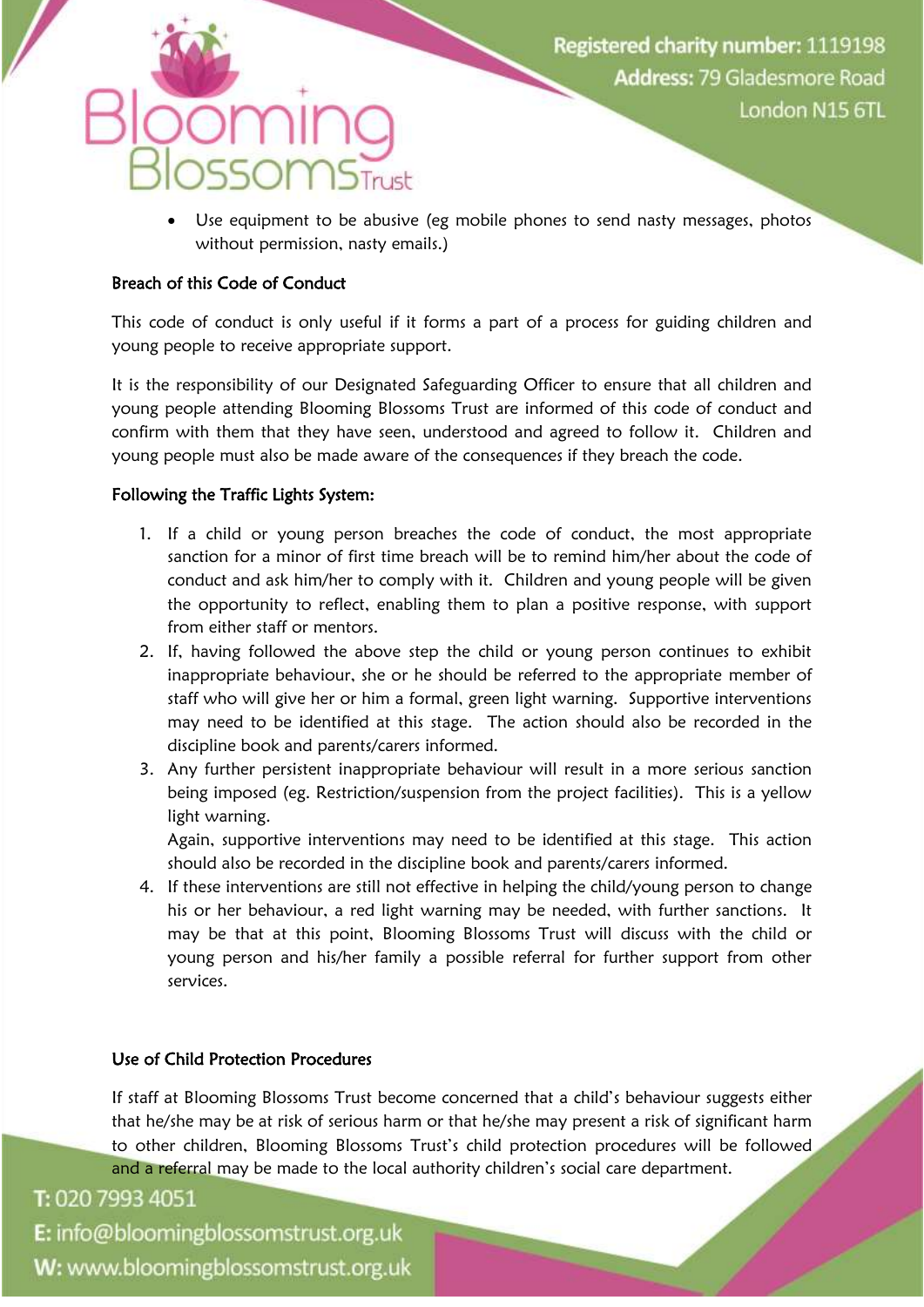#### The Role of parents and carers

Young & Inspire welcome and encourage parental involvement. Parents and carers are regarded as valuable partners in promoting positive behaviour and will be involved as appropriate.

In the event of their child becoming the subject of behaviour sanctions, parents and carers will be informed and involved.

In the event of child protection procedure being necessary, discussions with the child and his/her family will take place at the earliest opportunity, except in situations where this would possible endanger a child's safety or interfere with a police investigation.

## Appendix 3

## Anti-Bullying Policy

Bullying is not always easy to define but includes:

- deliberate hurtful behaviour, hostility and aggression towards a victim
- a victim who will often be weaker and less powerful than the bully or bullies
- an outcome which is always painful and distressing for the victim
- physical: pushing, kicking, hitting, pinching, poking or any other form of physical contact which is harmful to the victim, theft

**T:** 020 7993 4051: name-calling, sarcasm, spreading rumours, persistent teasing, swearing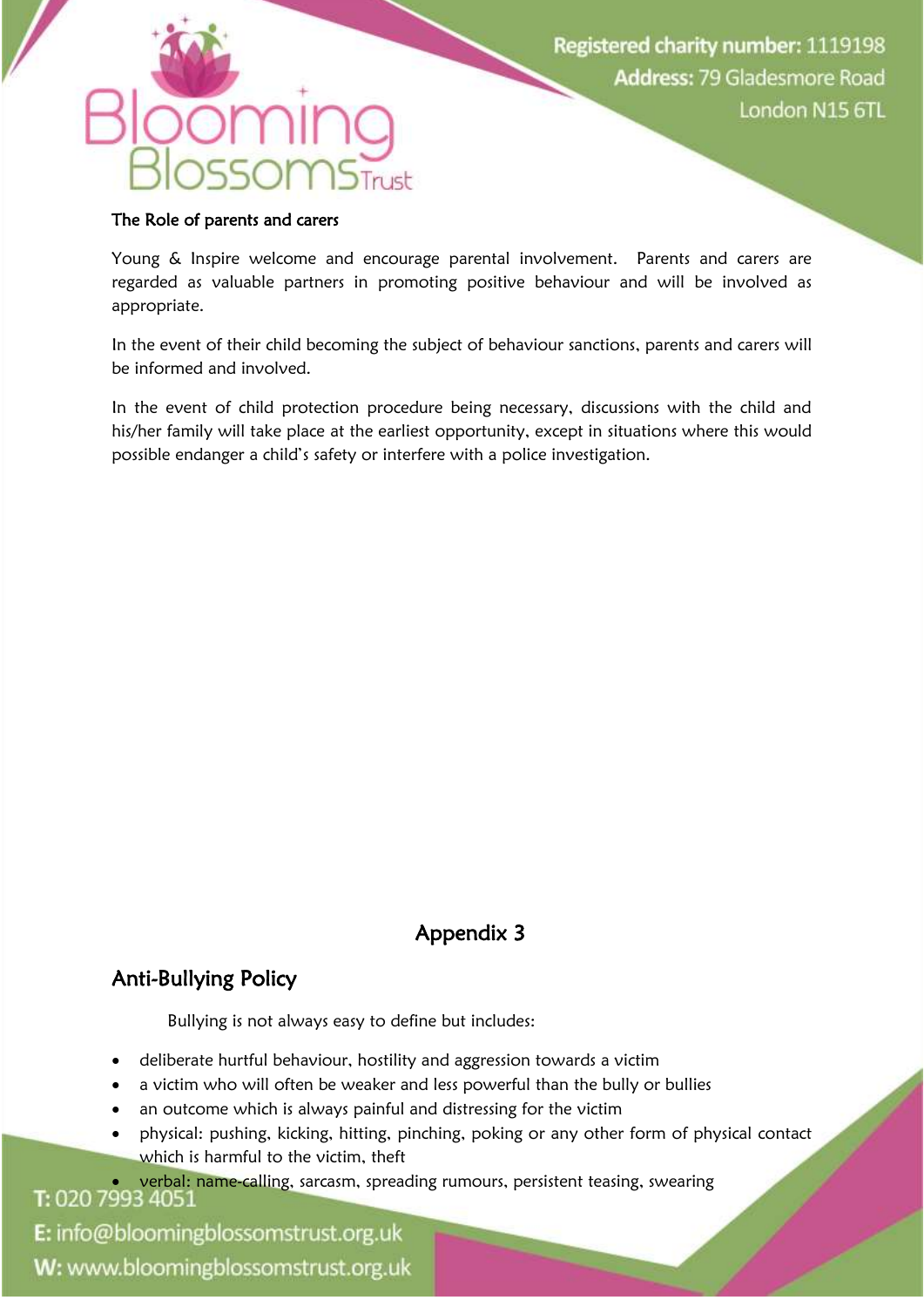- emotional: including, tormenting, ridicule, humiliation, isolation, sending hurtful text messages
- emotional and verbal bullying can be more difficult to cope with or prove than physical bullying
- racist: racial taunts, gestures, graffiti
- sexual: unwanted physical contact, abusive sexual comments, sexual innuendos, graffiti
- homophobic: taunts, teasing about the victim's sexuality, gestures, spreading rumours, sexual innuendos, unwanted physical contact, graffiti
- disability: taunts, gestures, graffiti, unwanted physical contact, teasing about the victim's disability e-bullying – texting, filming on mobiles, posting on social networks hurtful / humiliating content

#### Actions to prevent bullying:

- take all signs of bullying very seriously
- encourage children to speak and share their concerns
- have a clear anti-bullying policy to which staff, volunteers, parents / carers, children / young people sign up to
- improve supervision
- hold discussions on bullying where appropriate

#### If bullying occurs our organisation will:

- take the problem seriously
- investigate it
- talk to the bullies and victims separately
- decide on appropriate action

#### Responding to suspected bullying:

- Help the victim speak out
- Take action to ensure the victim is safe
- Inform parents / carers of victim
- Hold a follow-up meeting with the victim and their families to report progress
- Talk to the bully to see if the allegation has any foundation, ideally not one-to-one
- Try to get the bully/ies to see the consequences of their behaviour
- Support / encourage bullies to change behaviour 12
- Obtain an apology from bully/ies to victim
- Inform parents / carers of the bully/ies

## T: 020 7993 4051